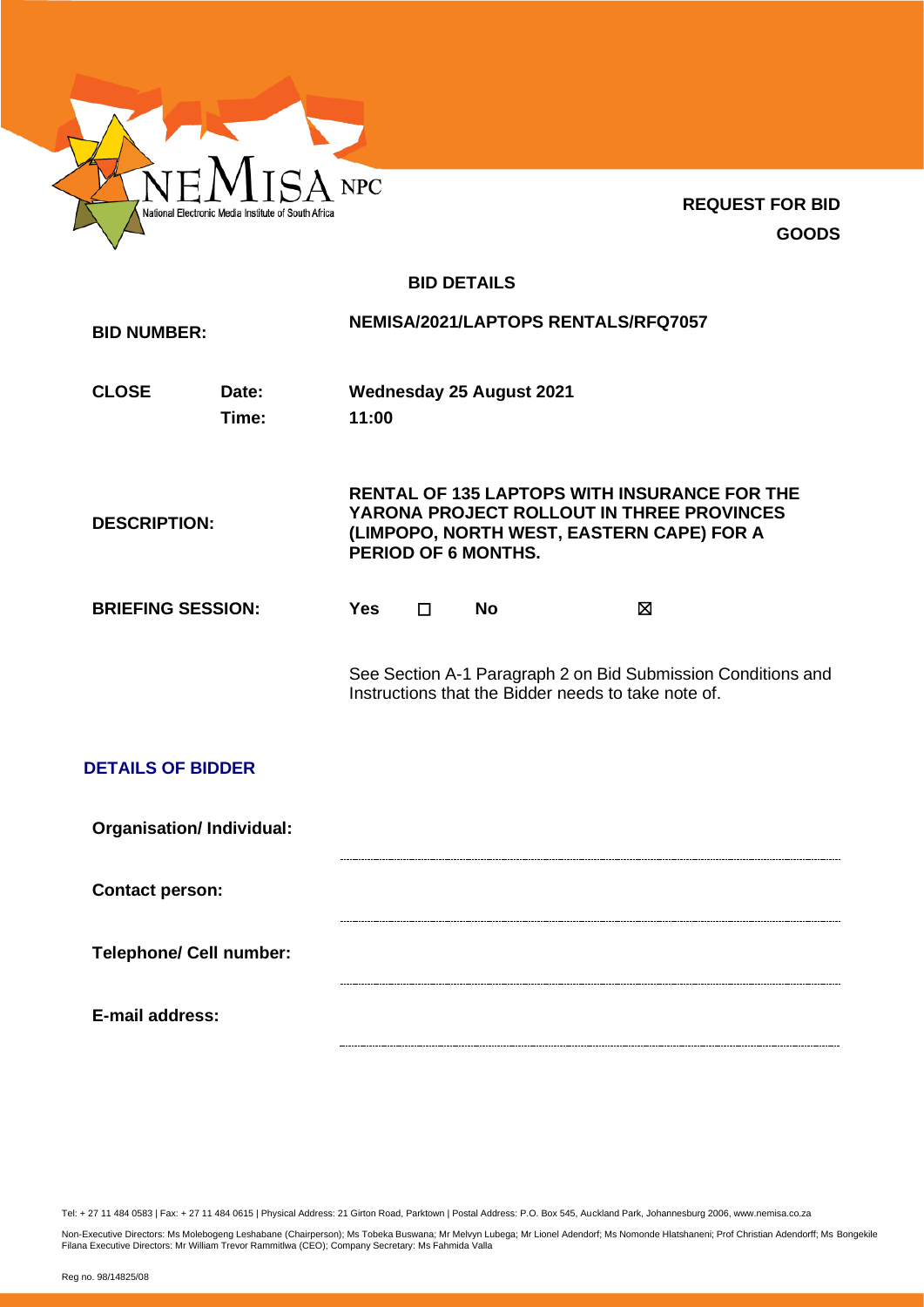Glossary

# **GLOSSARY**

| Award                | Conclusion of the procurement process and final notification to the effect to the<br>successful bidder                                                                                                                      |
|----------------------|-----------------------------------------------------------------------------------------------------------------------------------------------------------------------------------------------------------------------------|
| <b>B-BBEE</b>        | Broad-based Black Economic Empowerment in terms of the Broad-based Black<br>Economic Empowerment Act, 2003 (Act No. 53 of 2003) and the Codes of Good<br>Practice issued thereunder by the Department of Trade and Industry |
| <b>Bid</b>           | Written offer in a prescribed or stipulated form in response to an invitation by<br>NEMISA for the provision of goods, works or services                                                                                    |
| Contractor           | Organisation with whom NEMISA will conclude a contract and potential service<br>level agreement subsequent to the final award of the contract based on this<br><b>Request for Bid</b>                                       |
| dti                  | Department of Trade and Industry                                                                                                                                                                                            |
| <b>EME</b>           | Exempted Micro Enterprise in terms of the Codes of Good Practice                                                                                                                                                            |
| GCC                  | <b>General Conditions of Contract</b>                                                                                                                                                                                       |
| IP                   | <b>Intellectual Property</b>                                                                                                                                                                                                |
| <b>NEMISA</b>        | National Electronic Media Institute of South Africa (SOC) Ltd                                                                                                                                                               |
| <b>Original Bid</b>  | Original document signed in ink, or<br>Copy of original document signed in ink, or<br>Submitted Facsimile of original document signed in ink                                                                                |
| Originally certified | To comply with the principle of originally certified, a document must be both<br>stamped and signed in original ink by a commissioner of oaths.                                                                             |
| <b>SCM</b>           | Supply Chain Management                                                                                                                                                                                                     |
| <b>SLA</b>           | Service Level Agreement                                                                                                                                                                                                     |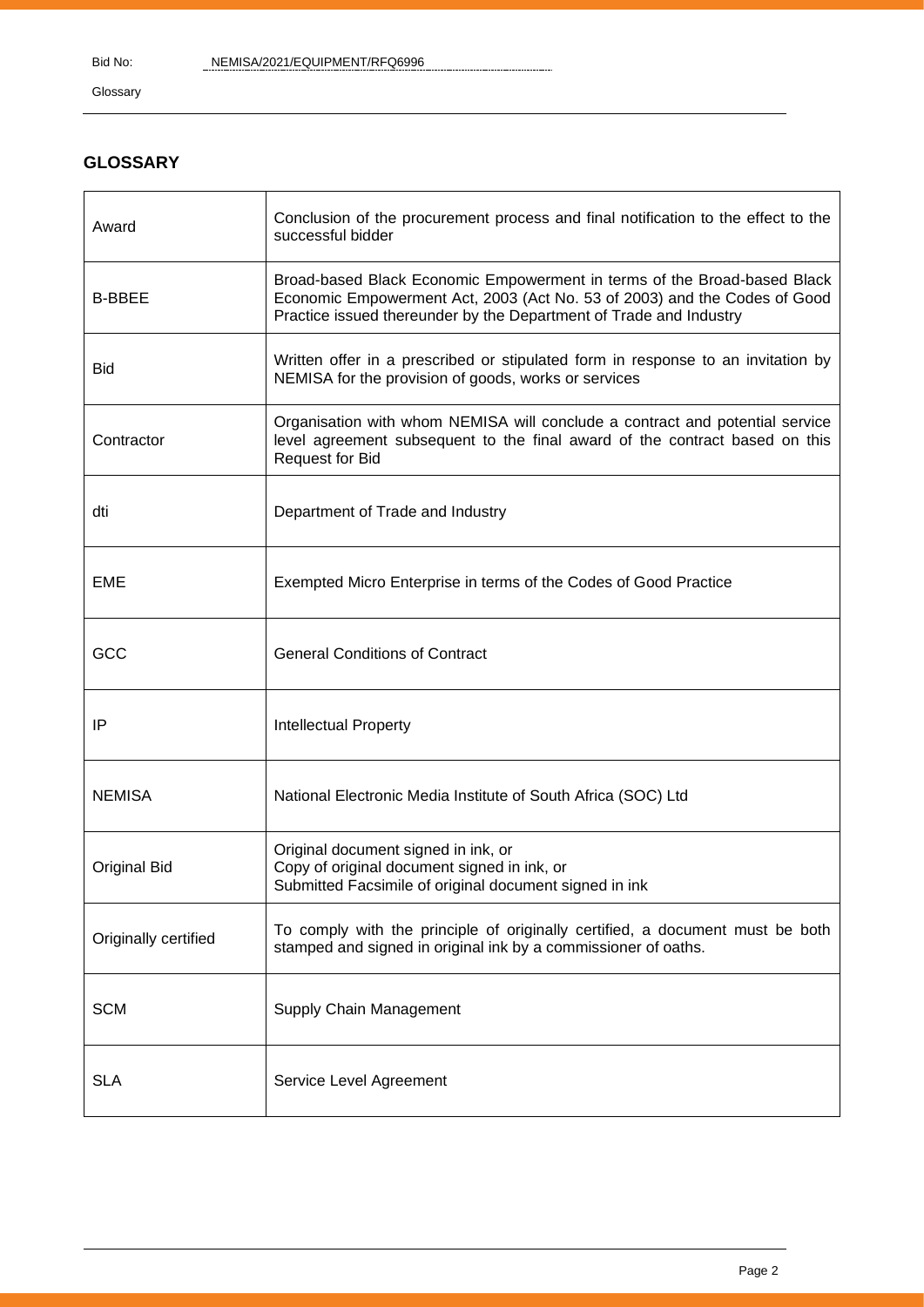Content Page

### **DOCUMENTS IN THIS BID DOCUMENT PACK**

Bidders are to ensure that they have received all pages (27) of this document, which consist of the following sections:

## **SECTION A**

**Note: Documents in this section are for information to/instruction of bidders and must not be returned with bids.**

- □ Section A 1: Bid Submission Conditions and Instructions
- □ Section A 2: Evaluation Process/Criteria
- □ Section A 3: Contract Form (Rendering of Services) (Parts 1 & 2)/Letter of Acceptance/Formal Contract (The pro forma contract is only included for Bidders to take note of the contents of the contract that will be entered into with the successful contractor)

## **SECTION B**

**Note: Documents in this section must be completed and returned or supplied with bids.**

- Section B 1: Special Conditions of Bid and Contract: Special conditions that the Bidder needs to accept
- □ Section B 2: Declaration of Interest
- □ Section B 3: Declaration of Bidder's past SCM practices
- □ Section B 4: Certificate of Independent Bid Determination
- Section B 5: Preference Points Claim Form in terms of the Preferential Procurement Regulations, 2011
- **D** Section B 6: Invitation to Bid
- **D** Section B 7: Pricing Schedule (Goods)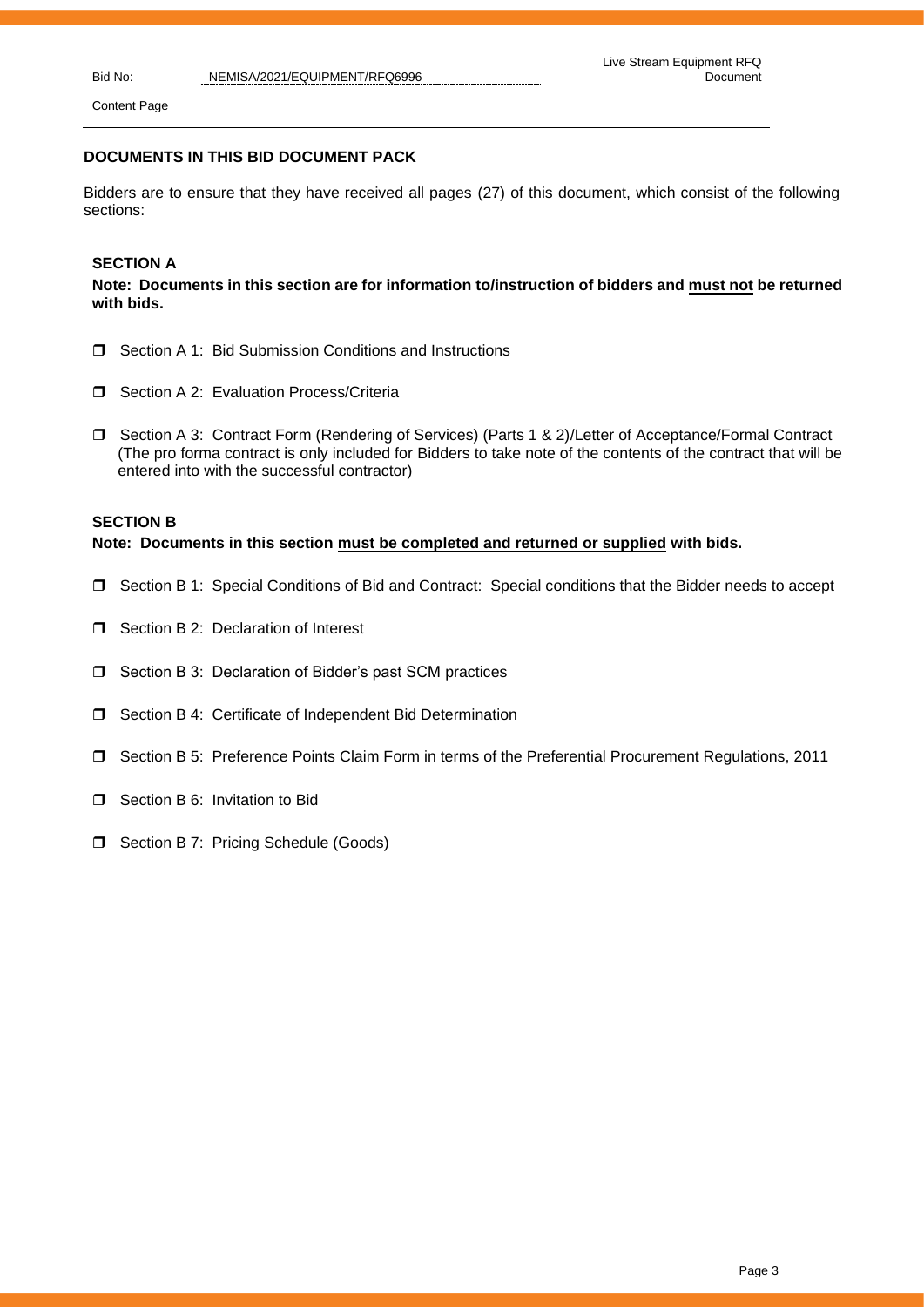Section A

# **SECTION A**

# **(This section must not be returned as part of the bid document)**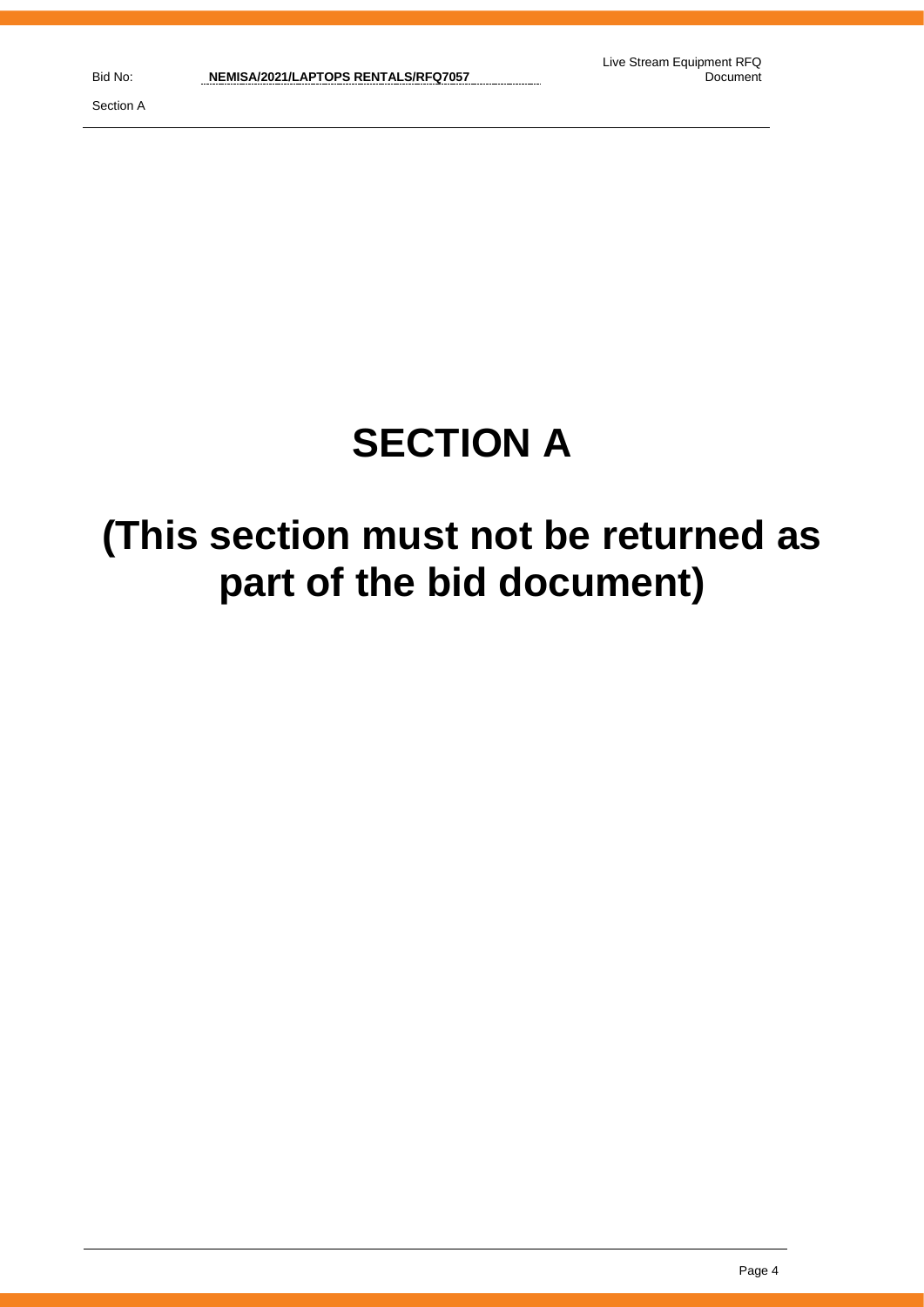Section A 1: Bid Submission Conditions and Instructions

# **BID SUBMISSION CONDITIONS AND INSTRUCTIONS**

# **CONDITIONS AND INSTRUCTIONS THAT BIDDERS NEED TO TAKE NOTE OFF.**

# **1 FRAUD AND CORRUPTION**

1.1 All providers are to take note of the implications of contravening the Prevention and Combating of Corrupt Activities Act, Act No 12 of 2004 and any other Act applicable.

# 2 **BRIEFING SESSION**

2.1 No briefing session will be held.

# **3 CLARIFICATIONS/ QUERIES**

3.1 Any clarification required by a Bidder regarding the meaning or interpretation of the Terms of Reference, or any other aspect concerning the bid, is to be requested in writing (letter, facsimile or e-mail) from SCM Manager by not later than **Tuesday 24 August 2021**. A reply will be forwarded within three (3) working days. Telephonic requests for clarification will not be accepted. If appropriate, the clarifying information will be made available to all Bidders by e-mail only. The bid number should be mentioned in all correspondence.

Contact details for SCM Manager: Telephone: 011 484 0583 E-Mail: [hensonm@nemisa.co.za](mailto:hensonm@nemisa.co.za)

# **4 SUBMITTING BIDS**

**\*** EMAIL TO: scm@nemisa.co.za

# **5 LATE BIDS**

- 5.1 Bids received late shall not be considered. A bid will be considered late if it arrived even one second after 11:00 or any time thereafter. The tender (bid) box shall be closed at exactly 11:00 and bids arriving late will not be considered under any circumstances. Bids received late shall be returned unopened to the bidder. Bidders are therefore strongly advised to ensure that bids be despatched allowing enough time for any unforeseen events that may delay the delivery of the bid.
- 5.2 The official Telkom time, which can be observed by dialling 1026 from any phone, will be used to verify the exact closing time.
- 5.3 Bids sent to the NEMISA via normal post or any other mechanism shall be deemed to be received at the date and time of arrival at the NEMISA premises (tender/bid box or reception). Bids received at the physical address after the closing date and time of the bid, shall therefore be deemed to be received late.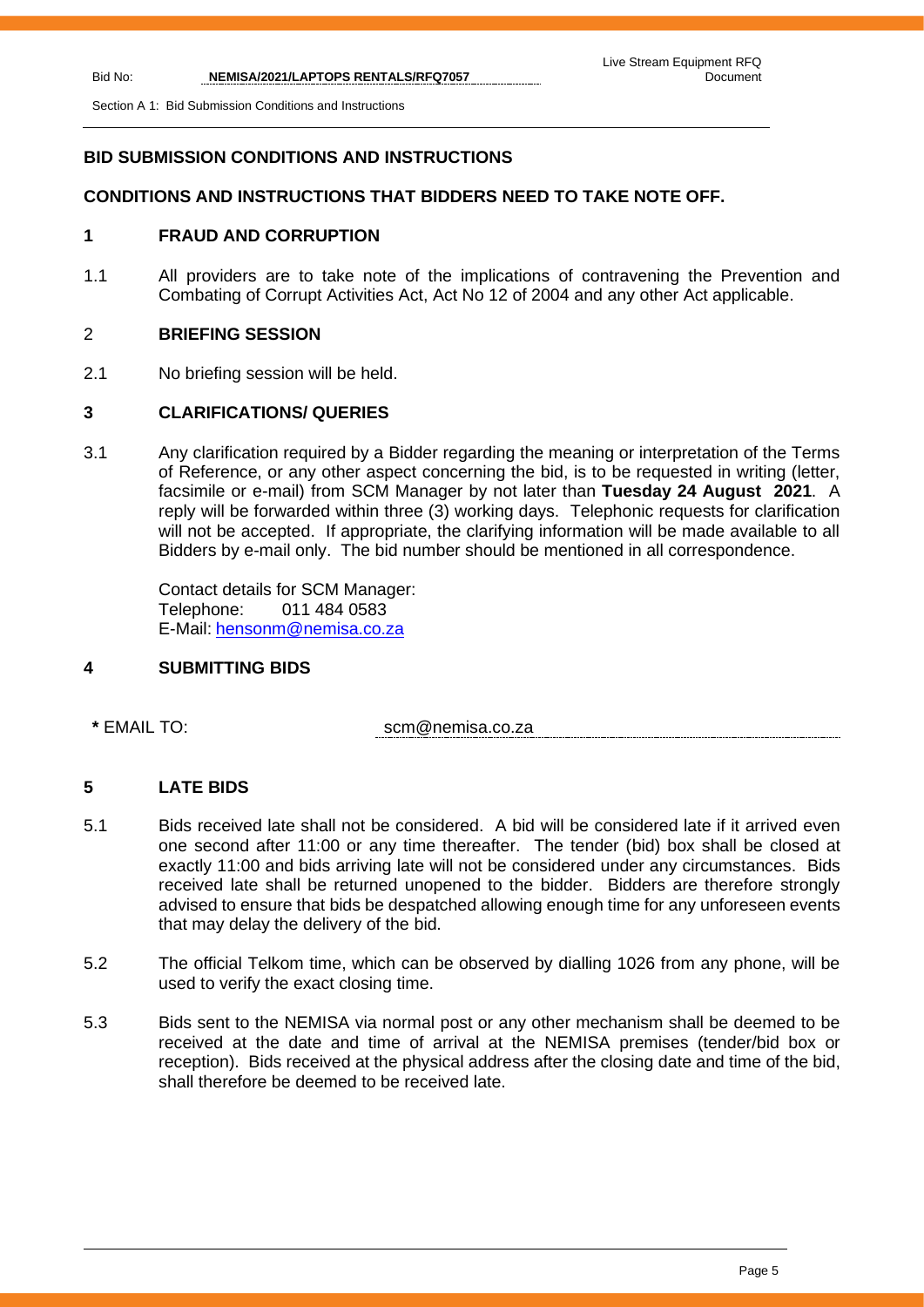Section A 1: Bid Submission Conditions and Instructions

# **6 PAYMENTS**

- 6.1 NEMISA will pay the Contractor the fees set out in the final contract according to the table of deliverables. No additional amounts will be payable by the NEMISA to the Contractor.
- 6.1.1 The Contractor shall from time to time during the duration of the contract, invoice NEMISA for the services rendered.
- 6.1.2 The invoice must be accompanied by supporting source document(s) containing detailed information, as NEMISA may reasonably require, for the purposes of establishing the specific nature, extent and quality of the services which were undertaken by the Contractor.
- 6.1.3 No payment will be made to the Contractor unless an original tax invoice complying with section 20 of the VAT Act No 89 of 1991, as amended, has been submitted to NEMISA.
- 6.1.4 Payment shall be made by bank transfer into the Contractor's back account normally 30 days after receipt of an acceptable, original, valid tax invoice. Money will only be transferred into a South African bank account. (Banking details must be submitted as soon as the bid is awarded).
- 6.2 The Contractor shall be responsible for accounting to the appropriate authorities for its income tax, VAT or other moneys required to be paid in terms of the applicable law.

# **7 GENERAL CONDITIONS OF CONTRACT**

7.1 The General Conditions of Contract must be accepted. The GCC can be downloaded from the Treasury Website. Please refer to the link below:

[http://www.treasury.gov.za/divisions/ocpo/sc/GeneralConditions/General%20Conditions%](http://www.treasury.gov.za/divisions/ocpo/sc/GeneralConditions/General%20Conditions%20of%20Contract.pdf) [20of%20Contract.pdf](http://www.treasury.gov.za/divisions/ocpo/sc/GeneralConditions/General%20Conditions%20of%20Contract.pdf)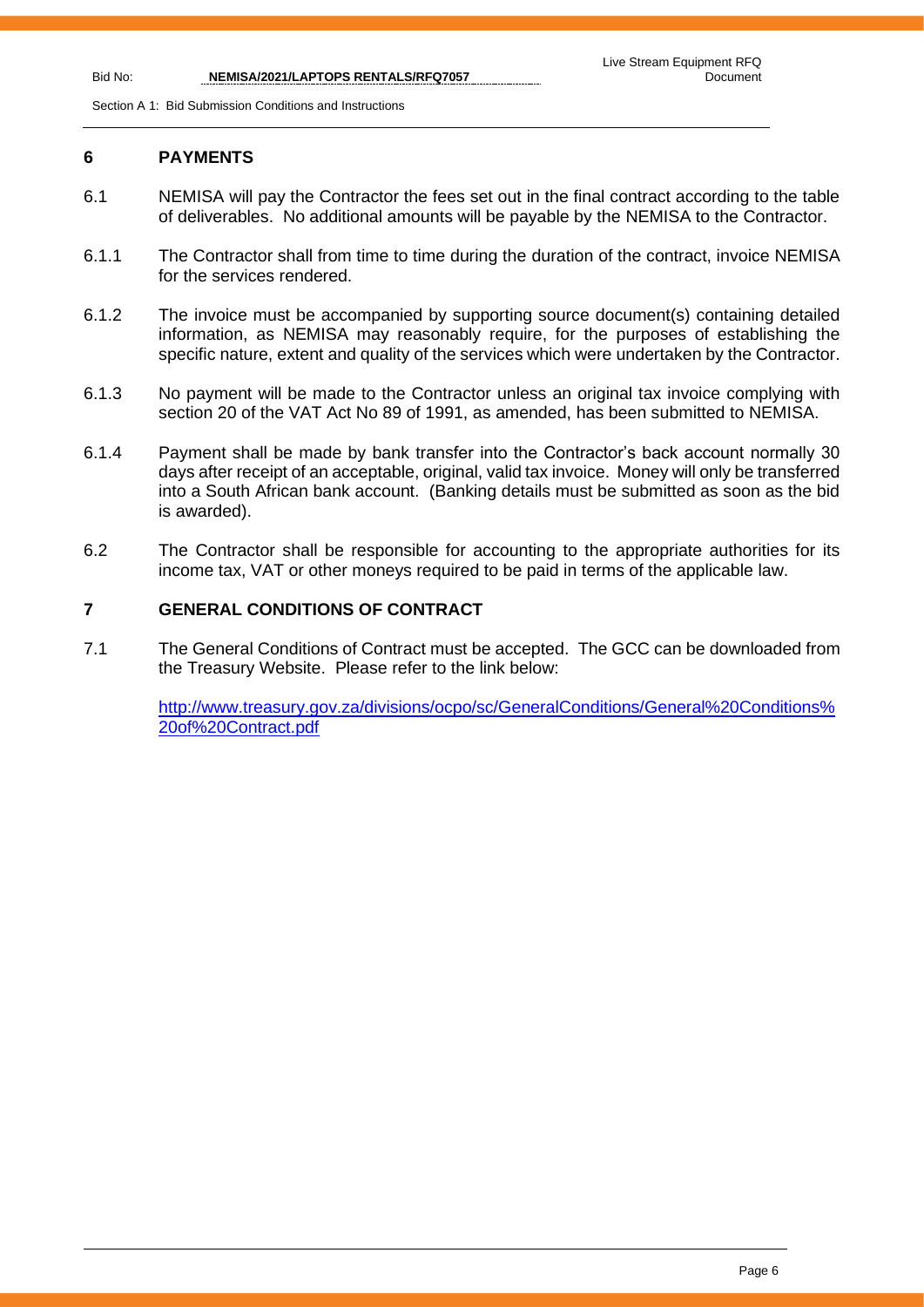# **LAPTOPS SPECIFICATIONS**

# **Background**

NEMISA seeks to appoint a supplier for the rental of laptops for the rollout of the YaRona project in Free State, Limpopo, and Eastern Cape provinces. The lease agreement will be entered into for a period of 6 months starting in 1 September 2021.

# **Scope of the work**

The successful bidder will be expected to supply a total of **135** laptops with accessories and insurance for the project, which will be delivered at a specified location in each province. The appointed supplier will also be responsible for the collection of their laptops from the locations at the end of the project.

# **75 Laptops to be delivered in the Free State Province from 1 September 2021:**

- Nala Local Municipality- Wesselbron (15)
- Tswelopele Local Municipality- Bultfontein (15)
- Masilonyana Local Municipality- Theunissen (15)
- Tokologo Local Municipality- Dealesville (15)
- Matjhabeng Local Municipality is in Welkom (15)

# **30 Laptops to be delivered in the Eastern Cape from 1 October 2021:**

- OR Tambo Municipality Mthata (15)
- Sarah Baartman Local Municipality (15)

# **30 Laptops to be delivered in Limpopo from 1 October 2021:**

- Elias Motsoaledi Local Municipality Groblersdal (15)
- Collins Chabane Local Municipality Malamulele (15)

# **DEVICE SPECIFICATIONS**

**Operating system:** Windows 10 Pro **Processor family:** 6th Gen Intel® Core™ i5 Processor

**Memory:** 8 GB RAM

**Optical drive:** Not required

**Internal Storage:** 250 GB PCIe® SSD

**Display:** 39.8 cm (15.6") diagonal FHD Display

**Graphics (integrated):** Intel® integrated Graphics

**Camera:** HD IR webcam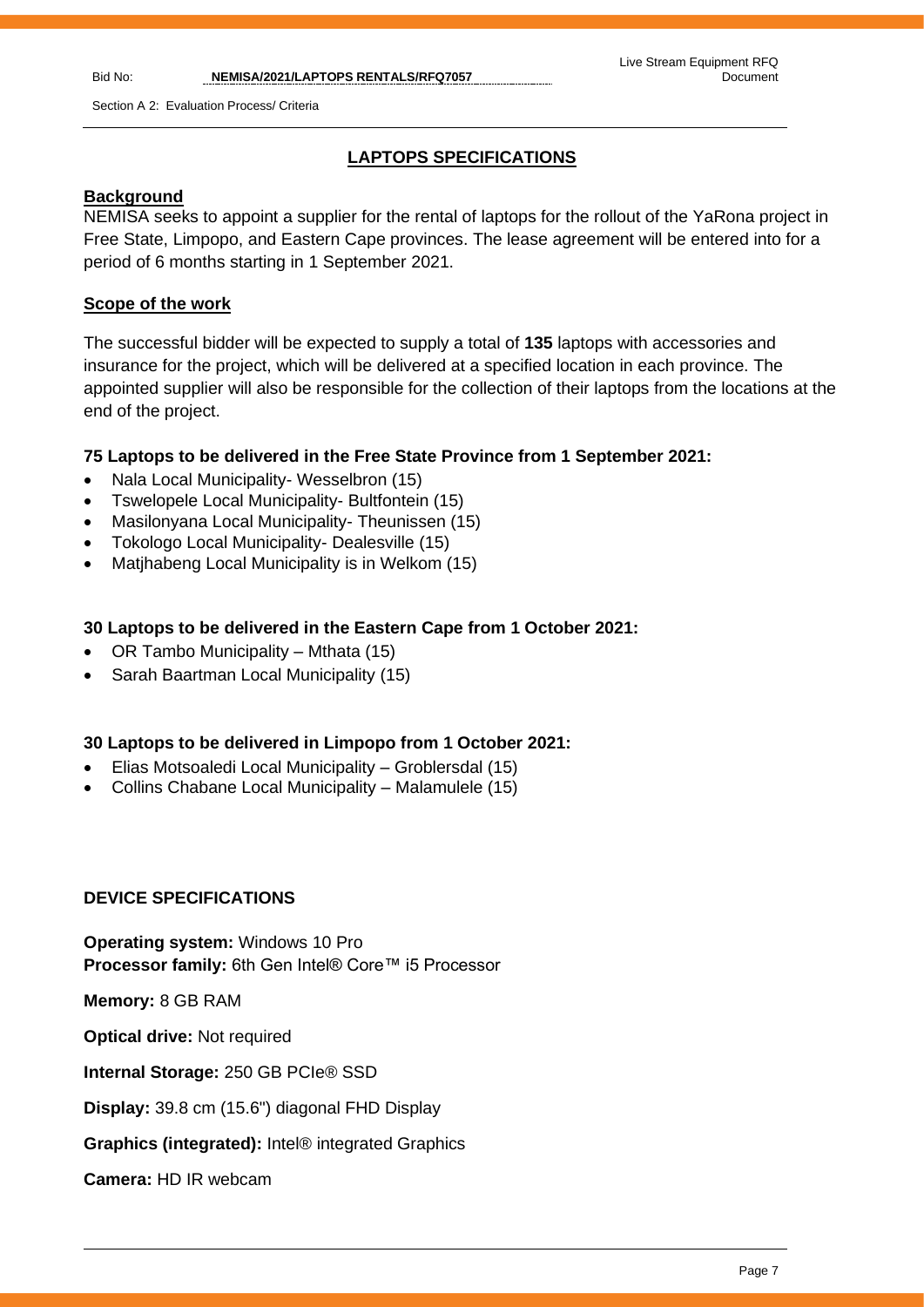Section A 2: Evaluation Process/ Criteria

**Wireless: Integrated** Intel® Wi-Fi

**Battery type:** Long Life 3-cell, 56 Wh Li-ion

**Energy efficiency:** ENERGY STAR® certified

**4G SIM card slot preferred** 

# **ADDITIONAL REQUIREMENTS**

# **Insurance and Tech Support**

Notebook insurance against theft and damage (Insurance schedule to be included in the proposal indicating excess amounts stipulated in Rands) HDD Data Wipe Telephonic support during business hours Next business day hardware support/replacement

# **Accessories**

USB Mouse Notebook Bag Notebook Power Adapter Solid State Drive

The bidders will be required to send the specs of the laptops on offer to make comparison with our requirements i.e. model number or manufacturers brochure. The pricing schedule must include all the items above, delivery costs to the provinces identified, and insurance cover for the duration of 6 months. The project rollout is expected to commence on 01 September 2021.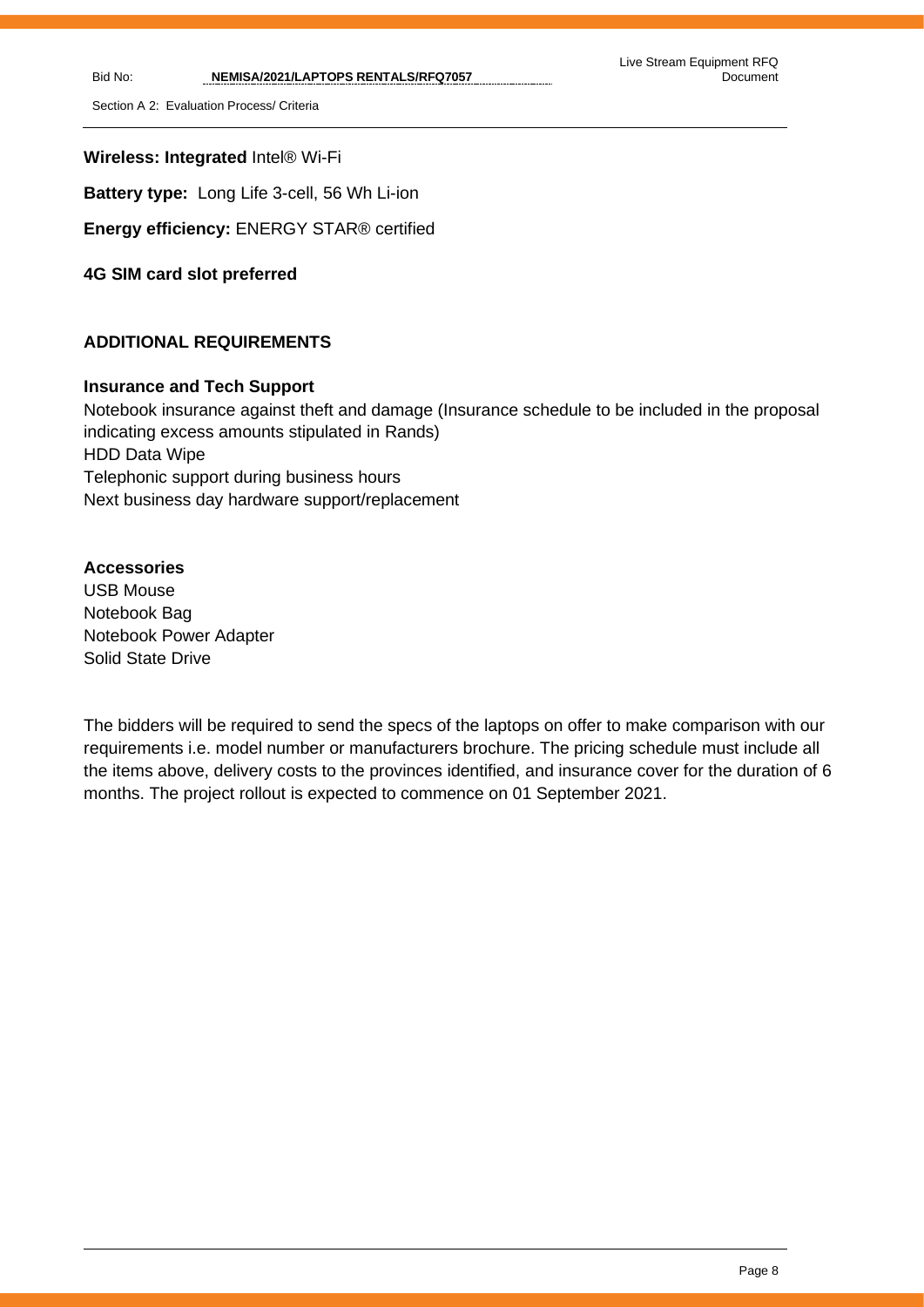Section A 2: Evaluation Process/ Criteria

# **ALL BIDDERS MUST TAKE NOTE OF THE EVALUATION PROCESS THAT WILL BE FOLLOWED**

# **1 EVALUATION PROCESS**

## **1.1 COMPLIANCE WITH MINIMUM REQUIREMENTS**

1.1.1 All bids duly lodged as specified in the Request for Bid will be examined to determine compliance with bid requirements and conditions. Bids with obvious deviations from the requirements/conditions will be eliminated from further consideration.

Failure to comply with or submit any one of the following items, will render a bid nonresponsive and will not be evaluated further.

| Reference | <b>Description</b>                                                                     |  | Compliant? |  |
|-----------|----------------------------------------------------------------------------------------|--|------------|--|
|           |                                                                                        |  | <b>NO</b>  |  |
| Part 1    | Signed Special Conditions of Bid and Contract                                          |  |            |  |
| Part 2    | <b>Tax Compliance Requirements</b>                                                     |  |            |  |
| Part 3    | Completed and signed Declaration of Interest                                           |  |            |  |
| Part 4    | Completed and signed Declaration of Bidder's past Supply Chain<br>Management practices |  |            |  |
| Part 5    | Completed and signed Certificate of Independent Bid Determination                      |  |            |  |
| Part 7    | Completed and signed Invitation to Bid                                                 |  |            |  |
| Part 8    | <b>Completed Pricing Schedule</b>                                                      |  |            |  |
| Part 9    | <b>Completed Specifications</b>                                                        |  |            |  |
| Part 10   | Proof of registration on the CSD                                                       |  |            |  |

# **1.2 COMPLIANCE WITH MINIMUM SPECIFICATION REQUIREMENTS**

All remaining bids will be assessed in terms of compliance with the minimum specification requirements.

Bids which do not comply with the minimum specification requirements will be eliminated from further consideration.

# **1.3 PRICE AND B-BBEE STATUS LEVEL POINTS**

- 1.3.1 All remaining bids will be evaluated as follows:
- 1.3.2 The 80/20 preference point system will be applied. Points for price and B-BBEE status level certificate will be awarded in accordance with the stipulations in the Preference Point Claim Form in terms of the Preferential Procurement Regulations, 2017.
- 1.3.3 If appropriate, implied contract price adjustments will be made to the cost proposals of all remaining bids.
- 1.3.4 The point scored for the B-BBEE status level certificate for each acceptable bid will now be added to the price point.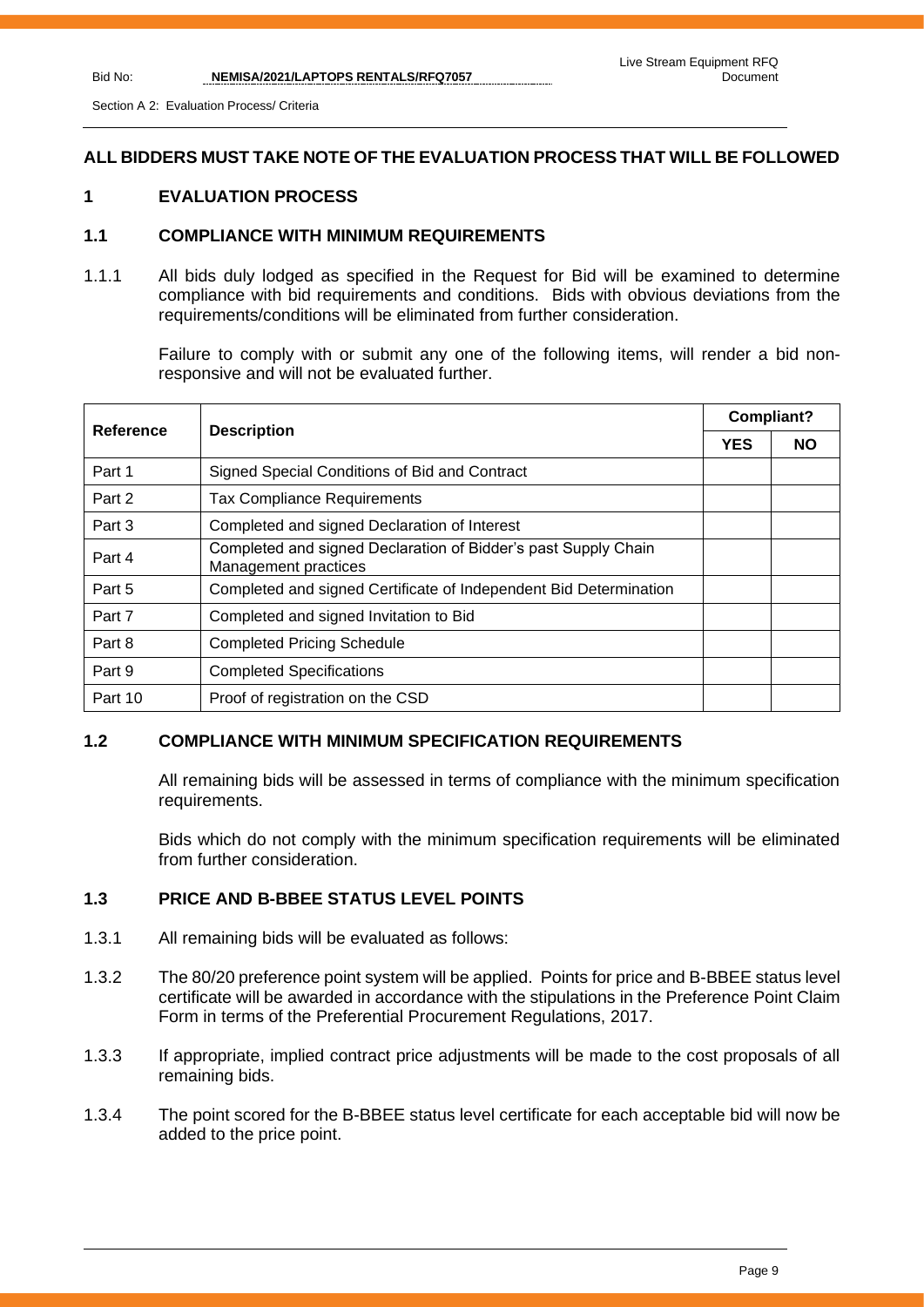Section A 2: Evaluation Process/ Criteria

1.3.5 The Evaluation Committee may recommend that the contract be awarded to the bidder obtaining the highest aggregate mark as determined by 1.3.4 or to a lower scoring bid on justifiable grounds.

# **1.4 ADJUDICATION OF BID**

1.4.1 The relevant award structure will consider the recommendations and make the final award. The successful bidder will usually be the service provider scoring the highest number of points or it may be a lower scoring bid on justifiable grounds or no award at all.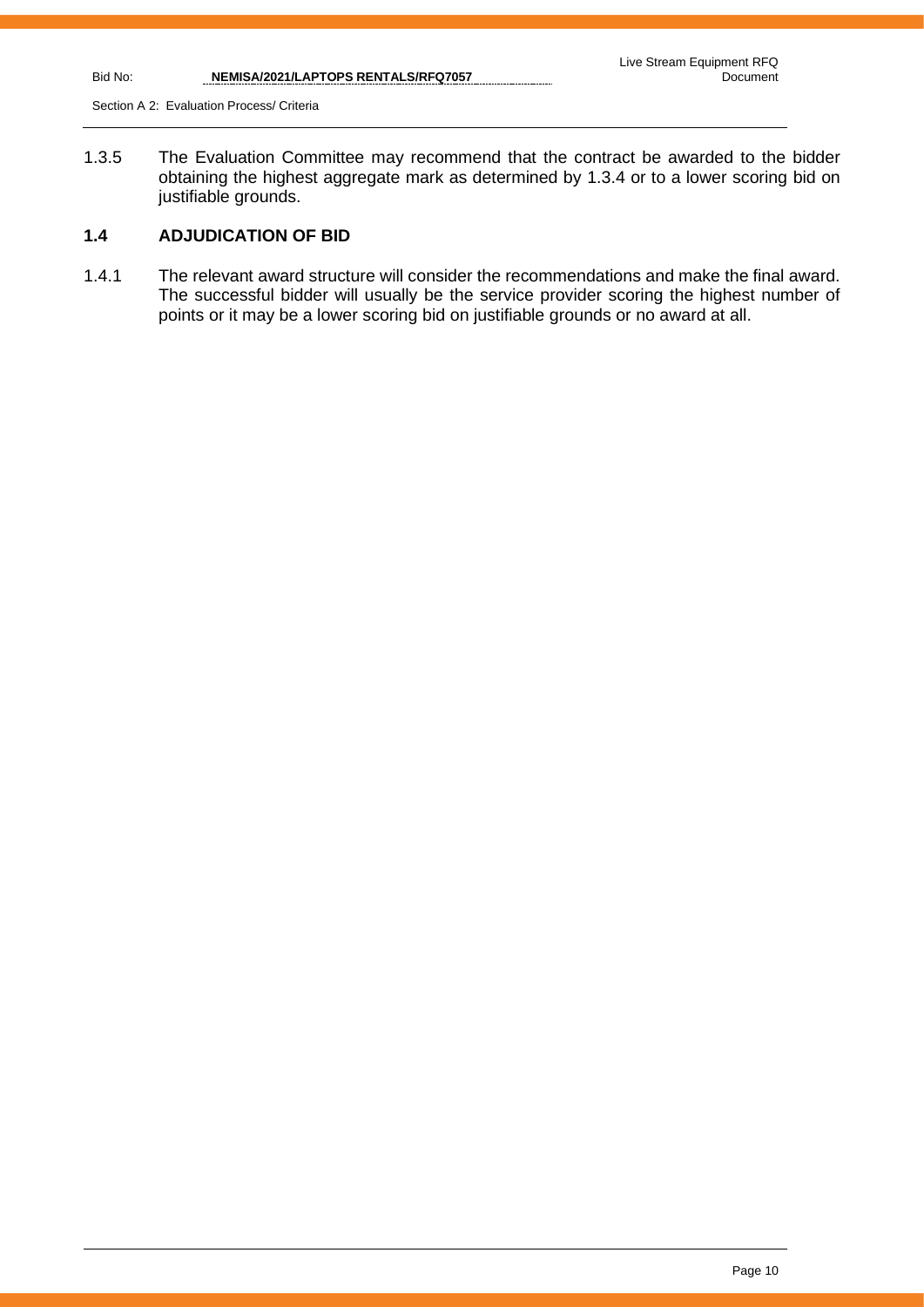Section A 3: Contract Form

# **CONTRACT FORM: RENDERING OF SERVICES**

THIS FORM MUST BE FILLED IN DUPLICATE BY BOTH THE SERVICE PROVIDER (PART 1) AND THE PURCHASER (PART 2). BOTH FORMS MUST BE SIGNED IN THE ORIGINAL SO THAT THE SERVICE PROVIDER AND THE PURCHASER WOULD BE IN POSSESSION OF ORIGINALLY SIGNED CONTRACTS FOR THEIR RESPECTIVE RECORDS.

#### **PART 1 (TO BE FILLED IN BY THE SERVICE PROVIDER)**

- 1. I/we hereby undertake to render services described in the attached bidding documents to NEMISA in accordance with the requirements and task directives/proposals specifications stipulated in Bid Number NEMISA/2021/LAPTOPS RENTALS/RFQ7057 at the price/s quoted. My/our offer/s remain binding upon me/us and open for acceptance by the Purchaser during the validity period indicated and calculated from the closing date of the bid.
- 2. The following documents shall be deemed to form and be read and construed as part of this agreement:
- 2.1 Bidding documents, viz
	- $\Box$  Invitation to bid
	- Tax clearance certificate
	- $\Box$  Pricing schedule(s)
	- $\Box$  Filled in terms of reference/task directive/proposal
	- Preference claims for Broad Based Black Economic Empowerment Status Level of Contribution in terms of the Preferential Procurement Regulations 2017;
	- $\Box$  Declaration of interest
	- D Declaration of bidder's past SCM practices
	- Special Conditions of Contract
- 2.2 General Conditions of Contract
- 2.3 Other (specify)
- 3. I/we confirm that I/we have satisfied myself as to the correctness and validity of my/our bid; that the price(s) and rate(s) quoted cover all the services specified in the bidding documents; that the price(s) and rate(s) cover all my obligations and I accept that any mistakes regarding price(s) and rate(s) and calculations will be at my own risk.
- 4. I/we accept full responsibility for the proper execution and fulfilment of all obligations and conditions devolving on me/us under this agreement as the principal liable for the due fulfilment of this contract.
- 5. I/we declare that I/we have no participation in any collusive practices with any bidder or any other person regarding this or any other bid.
- 6. I confirm that I am duly authorised to sign this contract.

| NAME (PRINT)     | <b>WITNESSES</b> |  |
|------------------|------------------|--|
| <b>CAPACITY</b>  |                  |  |
| <b>SIGNATURE</b> | c                |  |
| NAME OF FIRM     | DATE:            |  |
| <b>DATE</b>      |                  |  |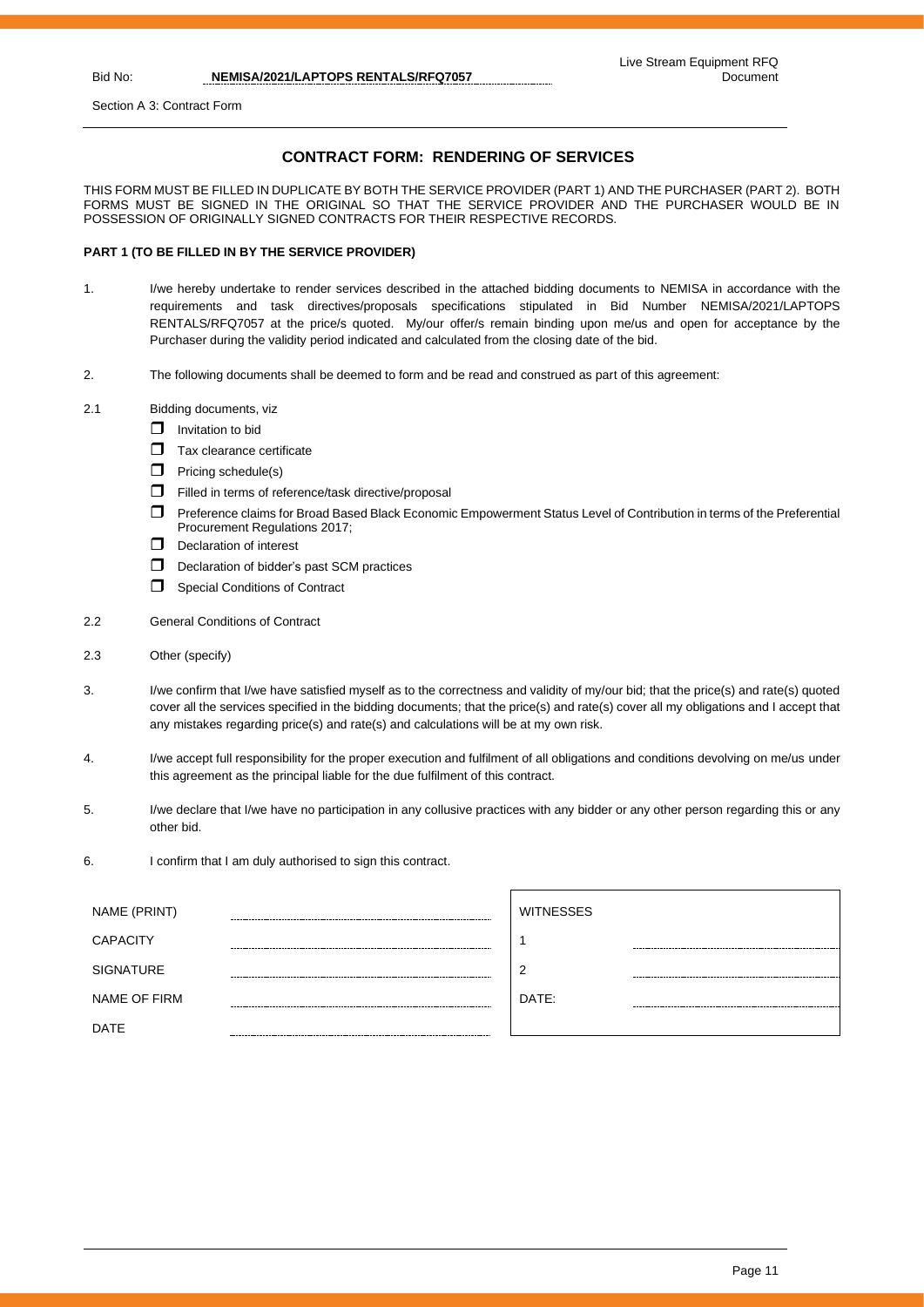Section A 3: Contract Form

## **CONTRACT FORM: RENDERING OF SERVICES**

### **PART 2 (TO BE FILLED IN BY THE PURCHASER)**

- 1. I ……………………………………………………..……………… in my capacity as …………………………………………….. accept your bid under reference number ……………………………………………. dated ……………………………………. for the rendering of services indicated hereunder and/or further specified in the annexures.
- 1. An official order indicating service delivery instructions is forthcoming.
- 2. I undertake to make payment for the services rendered in accordance with the terms and conditions of the contract within 30 (thirty) days after receipt of an invoice.

| <b>DESCRIPTION OF SERVICE</b> | PRICE (VAT INCL) | <b>COMPLETION DATE</b> | <b>STATUS</b><br><b>B-BBEE</b><br><b>LEVEL</b><br><b>OF</b><br><b>CONTRIBUTION</b> |
|-------------------------------|------------------|------------------------|------------------------------------------------------------------------------------|
|                               |                  |                        |                                                                                    |
|                               |                  |                        |                                                                                    |
|                               |                  |                        |                                                                                    |

3. I confirm that I am duly authorised to sign this contract.

| SIGNED AT        | ΟN                        |                                             |
|------------------|---------------------------|---------------------------------------------|
| NAME (PRINT)     | ------------------------- |                                             |
| <b>SIGNATURE</b> |                           |                                             |
| OFFICIAL STAMP   |                           | <b>WITNESSES</b><br>$\overline{2}$<br>DATE: |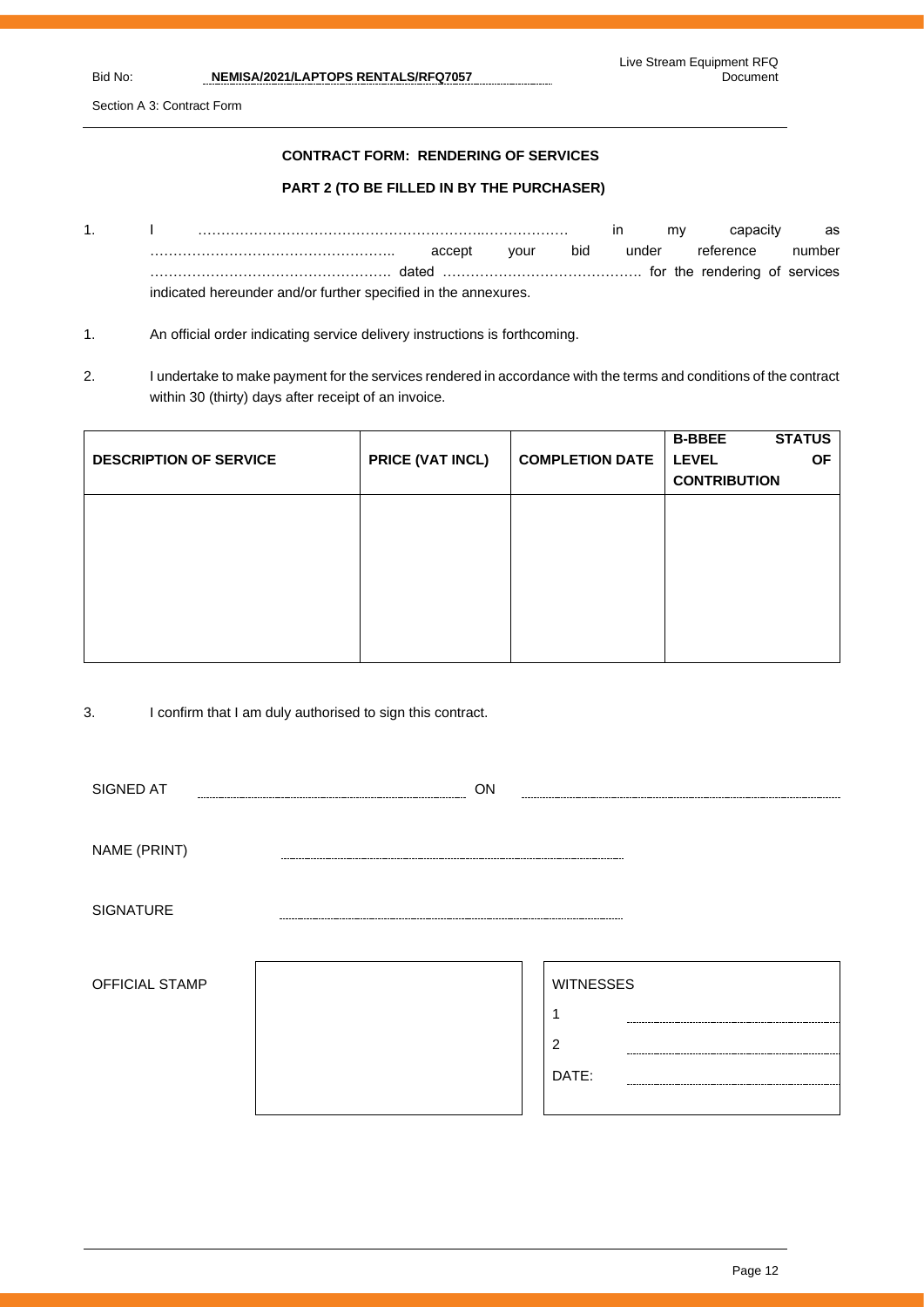# **SECTION B**

# **This section must be completed and**

# **returned or supplied with bids as**

# **prescribed.**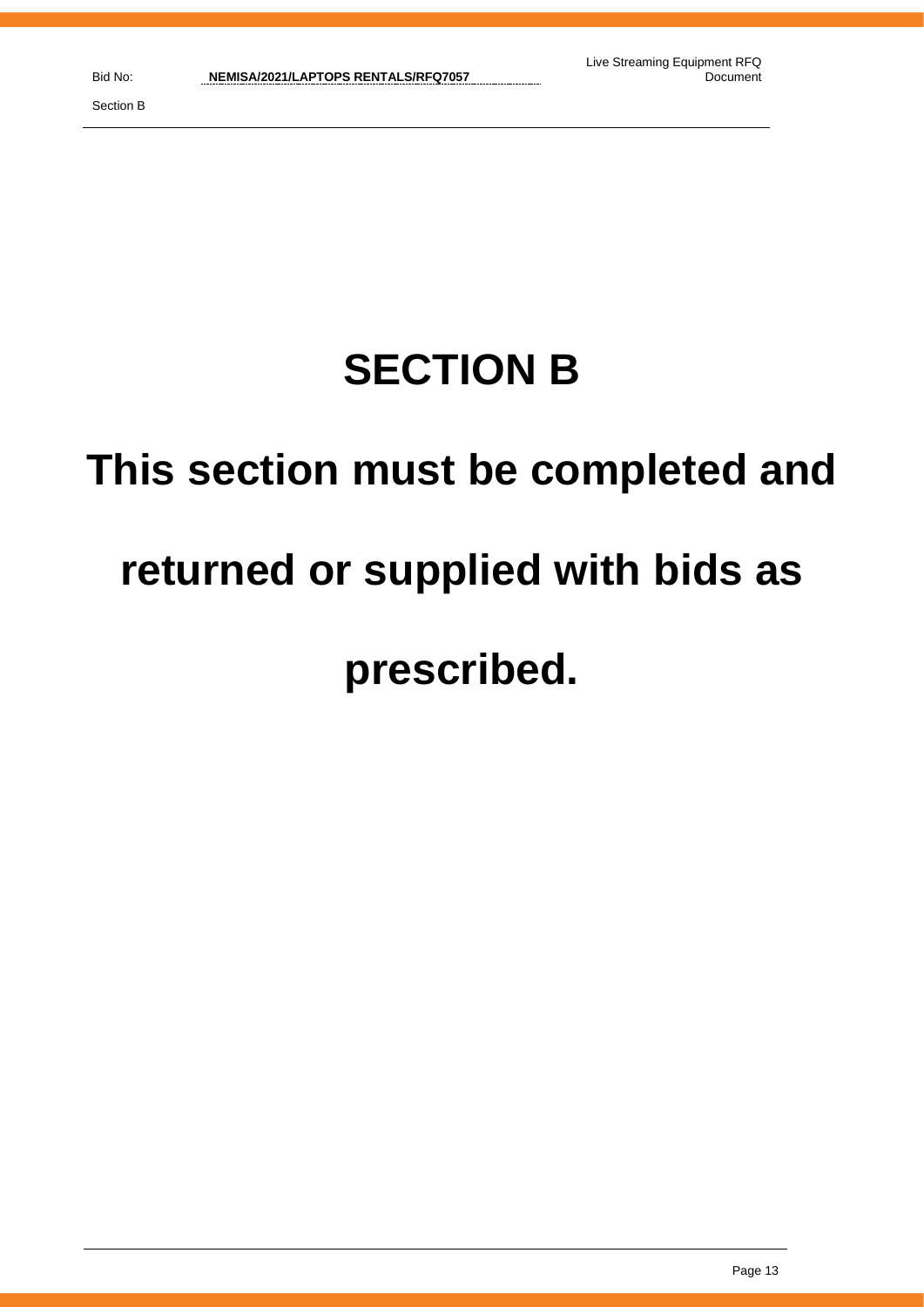Section B 1: Special Conditions of Bid and Contract

# **SPECIAL CONDITIONS OF BID AND CONTRACT Return as Part 1**

|                | <b>SPECIAL CONDITIONS</b>                                                                                                                                                                                                                                                                                                                                                             |
|----------------|---------------------------------------------------------------------------------------------------------------------------------------------------------------------------------------------------------------------------------------------------------------------------------------------------------------------------------------------------------------------------------------|
|                |                                                                                                                                                                                                                                                                                                                                                                                       |
| $\mathbf{1}$   | <b>GENERAL</b>                                                                                                                                                                                                                                                                                                                                                                        |
| 1.1            | The Bidder must clearly state if a deviation from these special conditions are offered and the reason therefor. If an<br>explanatory note is provided, the paragraph reference must be indicated in a supporting appendix to the application<br>submission.                                                                                                                           |
| 1.2            | Should Bidders fail to indicate agreement/compliance or otherwise, the NEMISA will assume that the Bidder is in<br>compliance or agreement with the statement(s) as specified in this bid.                                                                                                                                                                                            |
| 1.3            | Bids not completed in this manner may be considered incomplete and rejected.                                                                                                                                                                                                                                                                                                          |
| 1.4            | NEMISA shall not be liable for any expense incurred by the Bidder in the preparation and submission of a bid.                                                                                                                                                                                                                                                                         |
| $\mathbf{2}$   | <b>CANCELLATION OF PROCUREMENT PROCESS</b>                                                                                                                                                                                                                                                                                                                                            |
| 2.1            | This procurement process can be postponed or cancelled at any stage at the sole discretion of NEMISA provided that<br>such cancellation or postponement takes place prior to entering into a contract with a specific service provider to which<br>the bid relates.                                                                                                                   |
| 3              | BID SUBMISSION CONDITIONS, INSTRUCTION AND EVALUATION PROCESS/CRITERIA                                                                                                                                                                                                                                                                                                                |
| 3.1            | The Bid submission conditions and instructions as well as the evaluation process/criteria have been noted.                                                                                                                                                                                                                                                                            |
| 4              | <b>NEGOTIATION AND CONTRACTING</b>                                                                                                                                                                                                                                                                                                                                                    |
| 4.1            | NEMISA have the right to enter into negotiation with one or more Bidders regarding any terms and conditions, including<br>price(s), of a proposed contract.                                                                                                                                                                                                                           |
| 4.2            | Under no circumstances will negotiation with any Bidders, including preferred Bidders, constitute an award <sup>1</sup> or promise/<br>undertaking to award the contract.                                                                                                                                                                                                             |
| 4.3            | NEMISA shall not be obliged to accept the lowest or any bid, offer or proposal.                                                                                                                                                                                                                                                                                                       |
| 4.4            | A contract will only be deemed to be concluded when reduced to writing in a formal contract and Service Level<br>Agreement (if applicable) signed by the designated responsible person of both parties. The designated responsible<br>person of NEMISA is the CEO.                                                                                                                    |
| 4.5            | NEMISA also reserves the right to enter into one contract with a Bidder for all required goods or into more than one<br>contract with different Bidders for different goods.                                                                                                                                                                                                          |
| 5              | <b>ACCESS TO INFORMATION</b>                                                                                                                                                                                                                                                                                                                                                          |
| 5.1            | All bidders will be informed of the status of their bid once the procurement process has been completed.                                                                                                                                                                                                                                                                              |
| 5.2            | Requests for information regarding the bid process will be dealt with in line with the NEMISA SCM Policy and relevant<br>legislation.                                                                                                                                                                                                                                                 |
| 6              | <b>REASONS FOR REJECTION</b>                                                                                                                                                                                                                                                                                                                                                          |
| 6.1            | NEMISA shall reject a proposal for the award of a contract if the recommended Bidder has committed a proven corrupt<br>or fraudulent act in competing for the particular contract.                                                                                                                                                                                                    |
| 6.2            | The NEMISA may disregard the bid of any bidder if that bidder, or any of its directors:<br>Have abused the SCM system of the NEMISA.<br>◻<br>Have committed proven fraud or any other improper conduct in relation to such system.<br>◻<br>Have failed to perform on any previous contract and the proof exists.<br>0<br>Such actions shall be communicated to the National Treasury. |
| $\overline{7}$ | <b>GENERAL CONDITIONS OF CONTRACT</b>                                                                                                                                                                                                                                                                                                                                                 |
| 7.1            | The General Conditions of Contract must be accepted.                                                                                                                                                                                                                                                                                                                                  |

<sup>1</sup> See GLOSSARY.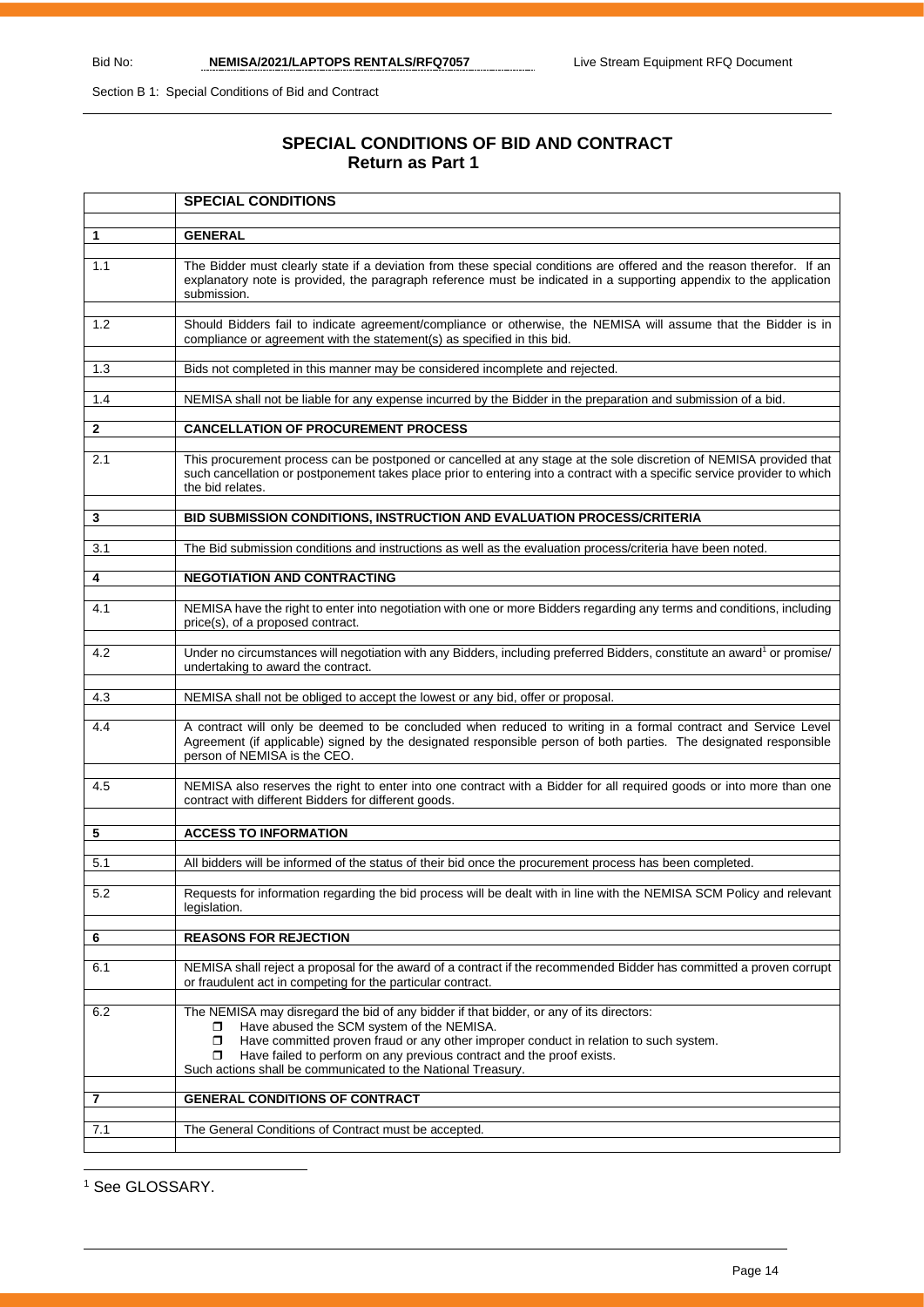Section B 1: Special Conditions of Bid and Contract

| 8      | <b>ADDITIONAL INFORMATION REQUIREMENTS</b>                                                                                                                                                                                                                                                                                       |
|--------|----------------------------------------------------------------------------------------------------------------------------------------------------------------------------------------------------------------------------------------------------------------------------------------------------------------------------------|
| 8.1    | During evaluation of the bids, additional information may be requested in writing from Bidders. Replies to such request<br>must be submitted, within 5 (five) working days or as otherwise indicated. Failure to comply, may lead to your bid being<br>disregarded.                                                              |
| 8.2    | No additional information will be accepted from any individual Bidder without such information having been requested                                                                                                                                                                                                             |
| 9      | <b>CONFIDENTIALITY</b>                                                                                                                                                                                                                                                                                                           |
| 9.1    | The bid and all information in connection therewith shall be held in strict confidence by Bidders and usage of such<br>information shall be limited to the preparation of the bid. Bidders shall undertake to limit the number of copies of this<br>document.                                                                    |
| 10     | INTELLECTUAL PROPERTY, INVENTIONS AND COPYRIGHT                                                                                                                                                                                                                                                                                  |
| 10.1   | Copyright of all documentation relating to this contract belongs to the client. The successful Bidder may not disclose<br>any information, documentation or products to other clients without the written approval of the accounting authority or<br>the delegate.                                                               |
| 10.2   | This paragraph shall survive termination of this contract.                                                                                                                                                                                                                                                                       |
| 11     | <b>NON-COMPLIANCE WITH DELIVERY TERMS</b>                                                                                                                                                                                                                                                                                        |
| 11.1   | As soon as it becomes known to the contractor that he/ she will not be able to deliver the goods within the delivery<br>period and/or against the quoted price and/or as specified, NEMISA must be given immediate written notice to this<br>effect. NEMISA reserves the right to implement remedies as provided for in the GCC. |
| 12     | <b>WARRANTS</b>                                                                                                                                                                                                                                                                                                                  |
| 12.1   | The Contractor warrants that it is able to conclude this Agreement to the satisfaction of NEMISA.                                                                                                                                                                                                                                |
| 13     | PARTIES NOT AFFECTED BY WAIVER OR BREACHES                                                                                                                                                                                                                                                                                       |
| 13.1   | The waiver (whether express or implied) by any Party of any breach of the terms or conditions of this contract by the<br>other Party shall not prejudice any remedy of the waiving party in respect of any continuing or other breach of the terms<br>and conditions hereof.                                                     |
| 13.2   | No favour, delay, relaxation or indulgence on the part of any Party in exercising any power or right conferred on such<br>Party in terms of this contract shall operate as a waiver of such power or right nor shall any single or partial exercise of<br>any such power or right under this agreement.                          |
| 14     | <b>CENTRAL SUPPLIER DATABASE</b>                                                                                                                                                                                                                                                                                                 |
| 14.1   | It is a requirement that all suppliers/ services providers to NEMISA shall be registered on the National Treasury Central<br>Supplier Database (CSD).                                                                                                                                                                            |
| 14.2   | Bidders are therefore required to register as a supplier on the CSD before submitting a bid.                                                                                                                                                                                                                                     |
|        | The CSD website can be accessed on the following link: http://ocpo.treasury.gov.za/Pages/default.aspx                                                                                                                                                                                                                            |
| 14.3   | Bidders are therefore required to submit proof of their registration on the CSD, or if not yet registered, provide proof of<br>their application to be registered, with their bid.                                                                                                                                               |
| 14.4   | No bid will be awarded and a contract concluded with a bidder who is not registered on the CSD.                                                                                                                                                                                                                                  |
| 15     | <b>FORMAT OF BIDS</b>                                                                                                                                                                                                                                                                                                            |
| 15.1   | Bidders must complete all the necessary bid documents and undertakings required in this bid document. Bidders are<br>advised that their proposal should be concise, written in plain English and simply presented.                                                                                                               |
| 15.2   | Bidders are to set out their proposal in the format prescribed hereunder. This means that the proposal must be<br>structured in the parts noted below. Information not submitted in the relevant part, may not be considered for evaluation<br>purposes.                                                                         |
| 15.3   | Part 1: Special Conditions of Bid and Contract                                                                                                                                                                                                                                                                                   |
| 15.3.1 | Bidders must initial each page and sign the last page and return the Special Conditions of bid and Contract (Section B-<br>$1$ ).                                                                                                                                                                                                |
|        | Bids submitted without a completed Special Conditions of Bid form will be deemed to be non-responsive.                                                                                                                                                                                                                           |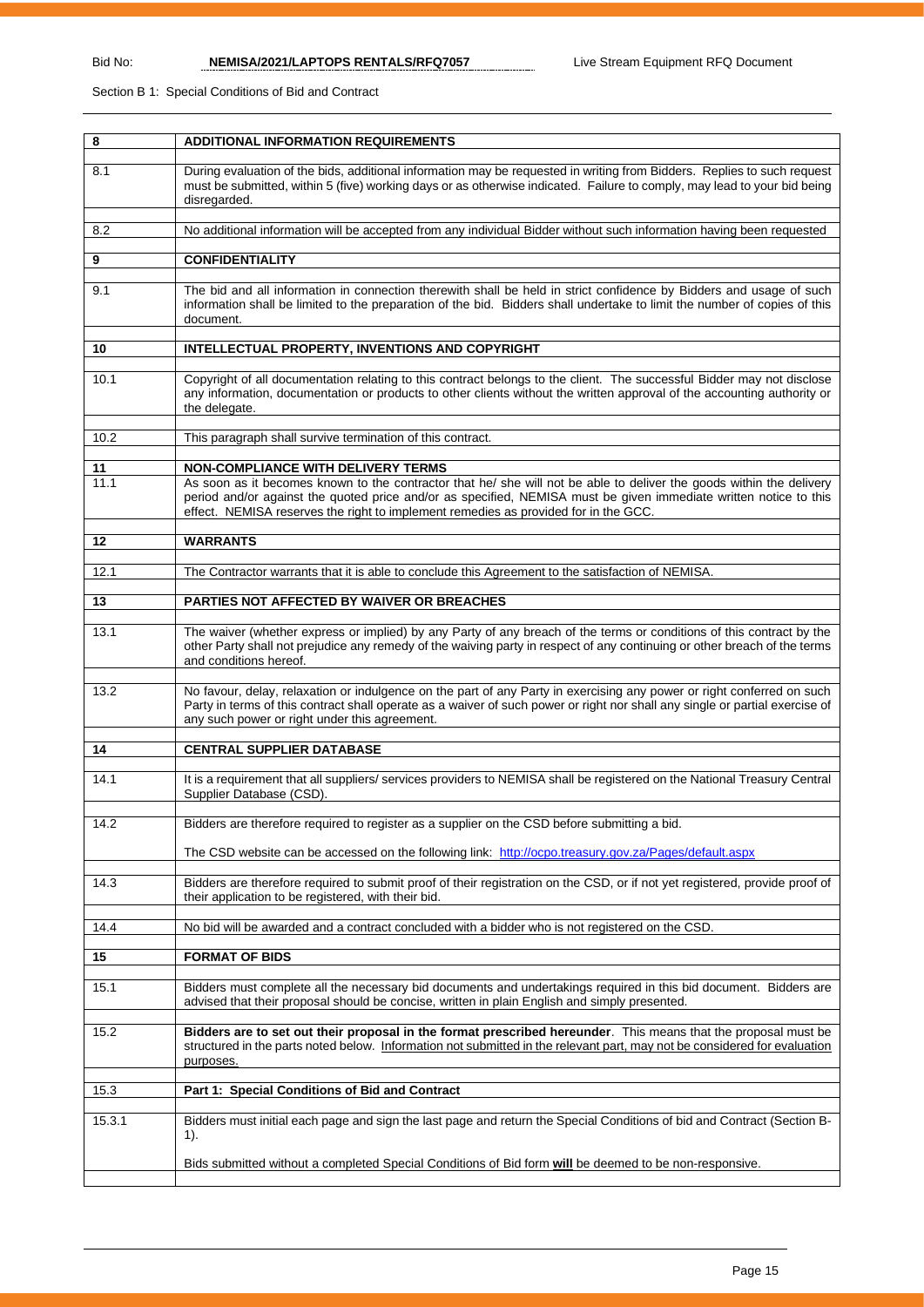### Section B 1: Special Conditions of Bid and Contract

| 15.4    | Part 2: SARS Tax Clearance Requirement(s)                                                                                                                                                                       |
|---------|-----------------------------------------------------------------------------------------------------------------------------------------------------------------------------------------------------------------|
| 15.4.1  | Bidders must ensure compliance with their tax obligations.                                                                                                                                                      |
|         | Bidders are required to submit their unique personal identification number (PIN) issued by SARS to enable the organ<br>of state to view the taxpayer's profile and tax status.                                  |
|         | Application for tax compliance status (TCS) or PIN may also be made via e-filing. In order to use this provision,<br>taxpayers will need to register with SARS as e-filers through the website www.sars.gov.za. |
|         | Bidders may also submit a printed TCS together with the bid.                                                                                                                                                    |
|         | In bids where consortia/ joint ventures/ sub-contractors are involved, each party must submit a separate proof of TCS/<br>PIN/ CSD number.                                                                      |
|         | Where no TCS is available, but the bidder is registered on the Central Supplier Database (CSD), a CSD number must<br>be provided.                                                                               |
|         | Bids submitted without any one of the above particulars, will be deemed to be non-responsive.                                                                                                                   |
| 15.5    | Part 3: Declaration of Interest                                                                                                                                                                                 |
| 15.5.1  | Each party to the bid must complete and return the "Declaration of Interest" (Section B-2).                                                                                                                     |
|         | Bids submitted without a complete and signed Declaration of Interest will be deemed to be non-responsive.                                                                                                       |
| 15.6    | Part 4: Declaration of Bidder's past Supply Chain Management practices                                                                                                                                          |
|         |                                                                                                                                                                                                                 |
| 15.6.1  | Each party to the bid must complete and return the "Declaration of bidder's past Supply Chain Management practices"<br>(Section B-3).                                                                           |
|         | Bids submitted without a completed and signed Declaration of bidder's past Supply Chain Management practices will<br>be deemed non-responsive.                                                                  |
| 15.7    | Part 5: Certificate of Independent Bid Determination                                                                                                                                                            |
| 15.7.1  | Each party to the bid must complete and sign the Certificate (Section B-4).                                                                                                                                     |
|         | Bids submitted without a completed and signed Certificate of Independent Bid Determination will be deemed non-<br>responsive.                                                                                   |
| 15.8    | Part 6: Preference Points Claim Form in terms of the Preferential Procurement Regulations 2017                                                                                                                  |
| 15.8.1  | Bidders must complete, sign and return the full "Preference Points Claim Form" (Section B-5) document.                                                                                                          |
|         | In addition, a valid BEE certificate must be submitted.                                                                                                                                                         |
|         | Quotes submitted without a completed and signed Preference Points Claim Form and a valid BEE certificate will be                                                                                                |
|         | awarded zero points for preference.                                                                                                                                                                             |
| 15.9    | Part 7: Invitation to Bid                                                                                                                                                                                       |
| 15.9.1  | Bidders must complete, sign and return the full "Invitation to Bid" (Section B-6) document.                                                                                                                     |
|         | Bids submitted without a completed and signed Invitation to Bid will be deemed to be non-responsive.                                                                                                            |
| 15.10   | Part 8: Pricing Schedule                                                                                                                                                                                        |
| 15.10.1 | Any budget amount that may be indicated in this document shall be deemed to be a guide only and Bidders are expected                                                                                            |
|         | to submit a costing that is fair and reasonable.                                                                                                                                                                |
| 15.10.2 | All costs related to this bid are to be allowed for in the pricing schedule and in the formats prescribed and must be<br>returned as part of the submission (Section B-7).                                      |
|         | Bids submitted without a price or with an incomplete price, will be deemed to be non-responsive.                                                                                                                |
|         | VAT: Value Added Tax must be included and shown separately.<br>◘                                                                                                                                                |
| 15.11   | Part 9: Specifications                                                                                                                                                                                          |
| 15.11.1 | Bidders must complete, sign and return the full "Specifications" (Section B-8) document.                                                                                                                        |
|         |                                                                                                                                                                                                                 |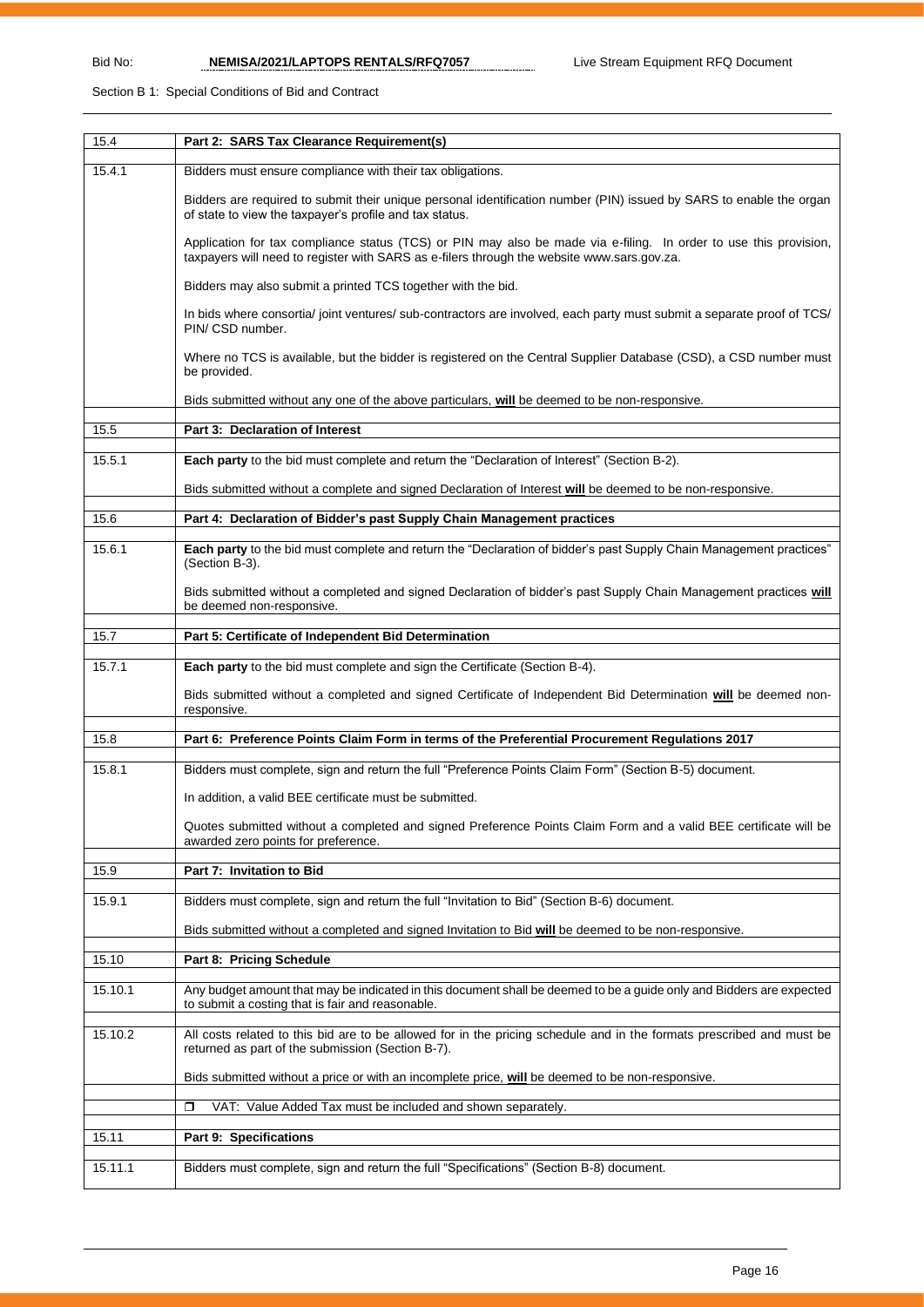Bid No: **NEMISA/2021/LAPTOPS RENTALS/RFQ7057** Live Stream Equipment RFQ Document

Section B 1: Special Conditions of Bid and Contract

|         | Bids submitted without a fully completed and signed Specifications will be deemed to be non-responsive.                                              |
|---------|------------------------------------------------------------------------------------------------------------------------------------------------------|
|         |                                                                                                                                                      |
| 15.12   | Part 10: Registration on the CSD                                                                                                                     |
|         |                                                                                                                                                      |
| 15.12.1 | In this part, bidders must submit proof of their registration, or proof that they have applied for registration on the Central<br>Supplier Database. |
|         | Bids submitted without the required proof, will be deemed to be non-responsive.                                                                      |

I/we herewith accept all the above-mentioned special conditions of the bid. If I/we do consider a deviation therefrom, I have noted those as per the instruction in paragraph 1 (General) above.

Name of Bidder:

Signature of Bidder:

Date: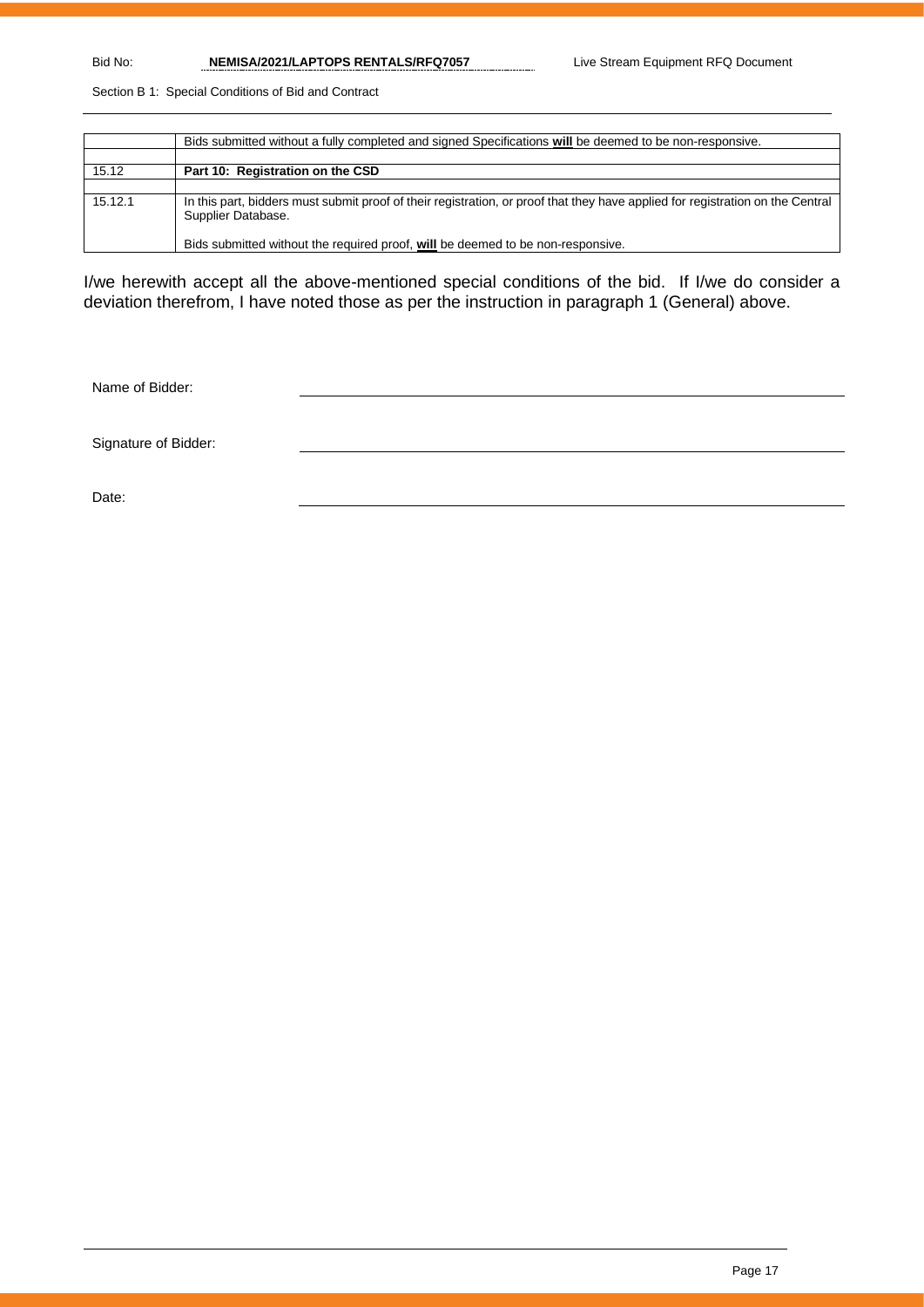Section B 2: Declaration of Interest

#### **DECLARATION OF INTEREST**

#### **Return as Part 3**

- 1. Any legal person, including persons employed by the State<sup>2</sup>, or persons having a kinship with persons employed by the State, including a blood relationship, may make an offer or offers in terms of this invitation to bid (includes a price bid, advertised competitive bid, limited bid or proposal). In view of possible allegations of favouritism, should the resulting bid, or part thereof, be awarded to persons employed by the State, or to persons connected with or related to them, it is required that the bidder or his/her authorised representative declare his/her position in relation to the evaluating/ adjudicating authority where –
- 1.1. The bidder is employed by the State; and/or
- 1.2. The bidder is a Management Board member of NEMISA and/or
- 1.3. The legal person on whose behalf the bidding document is signed, has a relationship with persons/a person who are/is involved in the evaluation and or adjudication of the bid(s), or where it is known that such a relationship exists between the person or persons for or on whose behalf the declarant acts and persons who are involved with the evaluation and or adjudication of the bid.
- 2. In order to give effect to the above, the following questionnaire must be completed and submitted with the bid.

| 2.1.                  | Full Name of bidder or his or her<br>representative:                                                                                                                                                                                                                                                             |                      |
|-----------------------|------------------------------------------------------------------------------------------------------------------------------------------------------------------------------------------------------------------------------------------------------------------------------------------------------------------|----------------------|
| 2.2.                  | Identity Number:                                                                                                                                                                                                                                                                                                 |                      |
| 2.3.                  | Position occupied in the Company (director,<br>trustee, shareholder, etc <sup>3</sup> ):                                                                                                                                                                                                                         |                      |
| 2.4.                  | <b>Company Registration Number:</b>                                                                                                                                                                                                                                                                              |                      |
| 2.5.                  | Tax Reference Number:                                                                                                                                                                                                                                                                                            |                      |
| 2.6.<br>2.6.1.        | VAT Registration Number:<br>The names of all directors/ trustees/ shareholders/ members, their individual identity numbers, tax reference numbers<br>and, if applicable, employee/ persal numbers must be indicated in paragraph 3 below                                                                         |                      |
| 2.7.                  | Are you or any person connected with the bidder presently employed by the State?                                                                                                                                                                                                                                 | YES / NO             |
| 2.7.1.                | If so, furnish the following particulars<br>Name of person/ director/ trustee/<br>п.<br>shareholder/ member:<br>Name of State institution at which you<br>п.<br>or the person connected to the bidder is<br>employed:<br>Position occupied<br>Π.<br>in<br>the<br>State<br>institution:<br>Any other particulars: |                      |
| 2.7.2.<br>$2.7.2.1$ . | If you are presently employed by the state, did you obtain the appropriate authority to undertake<br>remunerative work outside employment in the public sector?<br>If yes, did you attach proof of such authority to the bid document?                                                                           | YES / NO<br>YES / NO |
|                       |                                                                                                                                                                                                                                                                                                                  |                      |

- (a) Any national or provincial department, national or provincial public entity or constitutional institution within the meaning of the Public Finance Management Act, 1999 (Act No 1 of 1999);
- (b) Any municipality or municipal entity;
- (c) Provincial legislature;
- (d) National Assembly or the National Council of Provinces;<br>(e) Parliament
- Parliament.
- 3 "Shareholder" means a person who owns shares in the company and is actively involved in the management of the enterprise or business and exercises control over the enterprise

<sup>2</sup> "State" means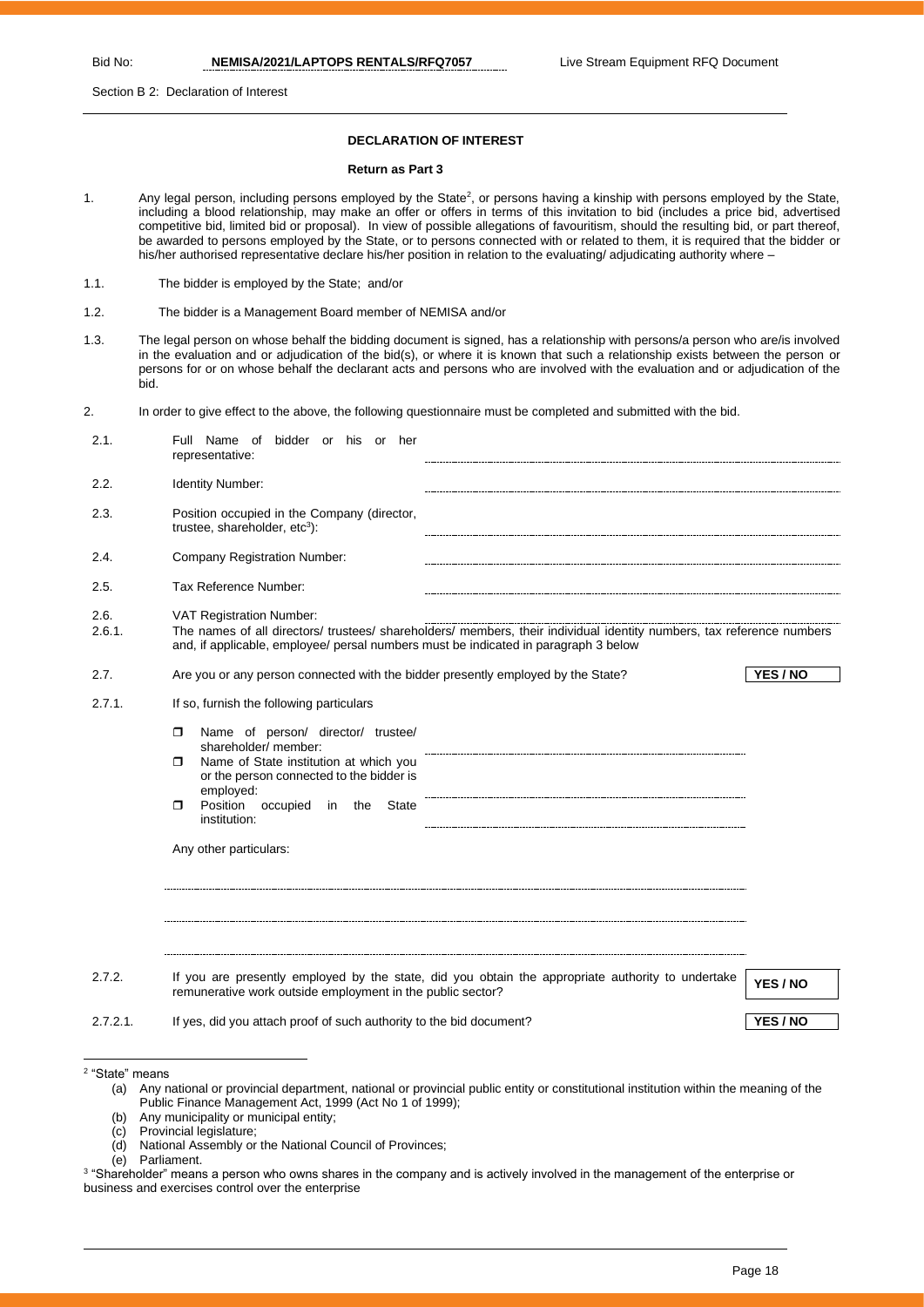Section B 2: Declaration of Interest

|                  | the bid.)                                                |                                                                      | (Note: Failure to submit proof of such authority, where applicable, may result in the disqualification of                                                                                                  |               |                        |
|------------------|----------------------------------------------------------|----------------------------------------------------------------------|------------------------------------------------------------------------------------------------------------------------------------------------------------------------------------------------------------|---------------|------------------------|
| 2.7.3.           | If no, furnish reasons for non-submission of such proof: |                                                                      |                                                                                                                                                                                                            |               |                        |
|                  |                                                          |                                                                      |                                                                                                                                                                                                            |               |                        |
|                  |                                                          |                                                                      |                                                                                                                                                                                                            |               |                        |
| 2.8.             |                                                          | conduct business with the State in the previous twelve (12) months?  | Did you or your spouse, or any of the company's directors/shareholders/members or their spouses                                                                                                            |               | YES / NO               |
| 2.8.1.           | If so, furnish the following particulars.                |                                                                      |                                                                                                                                                                                                            |               |                        |
|                  |                                                          |                                                                      |                                                                                                                                                                                                            |               |                        |
| 2.9.             |                                                          |                                                                      | Do you, or any person connected with the bidder, have any relationship (family, friend, other) with a                                                                                                      |               |                        |
|                  | bid?                                                     |                                                                      | person employed by the State and who may be involved with the evaluation and or adjudication of this                                                                                                       |               | YES / NO               |
| 2.9.1.           | If so, furnish the following particulars.                |                                                                      |                                                                                                                                                                                                            |               |                        |
|                  |                                                          |                                                                      |                                                                                                                                                                                                            |               |                        |
|                  |                                                          |                                                                      |                                                                                                                                                                                                            |               |                        |
| 2.10.            | or adjudication of this bid?                             |                                                                      | Are you, or any person connected with the bidder, aware of any relationship (family, friend, other)<br>between the bidder and any person employed by the State who may be involved with the evaluation and |               | YES / NO               |
| $2.10.1$ .       | If so, furnish the following particulars.                |                                                                      |                                                                                                                                                                                                            |               |                        |
|                  |                                                          |                                                                      |                                                                                                                                                                                                            |               |                        |
|                  |                                                          |                                                                      |                                                                                                                                                                                                            |               |                        |
| 2.11.            |                                                          | related companies whether or not they are bidding for this contract? | Do you or any of the directors/shareholders/members of the company have any interest in any other                                                                                                          |               | YES / NO               |
| 2.11.1.          | If so, furnish the following particulars.                |                                                                      |                                                                                                                                                                                                            |               |                        |
|                  |                                                          |                                                                      |                                                                                                                                                                                                            |               |                        |
|                  |                                                          |                                                                      |                                                                                                                                                                                                            |               |                        |
| 3.               | Full details of directors/trustees/members/shareholders. |                                                                      |                                                                                                                                                                                                            |               |                        |
| <b>Full Name</b> |                                                          | <b>Identity Number</b>                                               | Personal Tax Reference No                                                                                                                                                                                  | Persal Number | State Employee Number/ |
|                  |                                                          |                                                                      |                                                                                                                                                                                                            |               |                        |
|                  |                                                          |                                                                      |                                                                                                                                                                                                            |               |                        |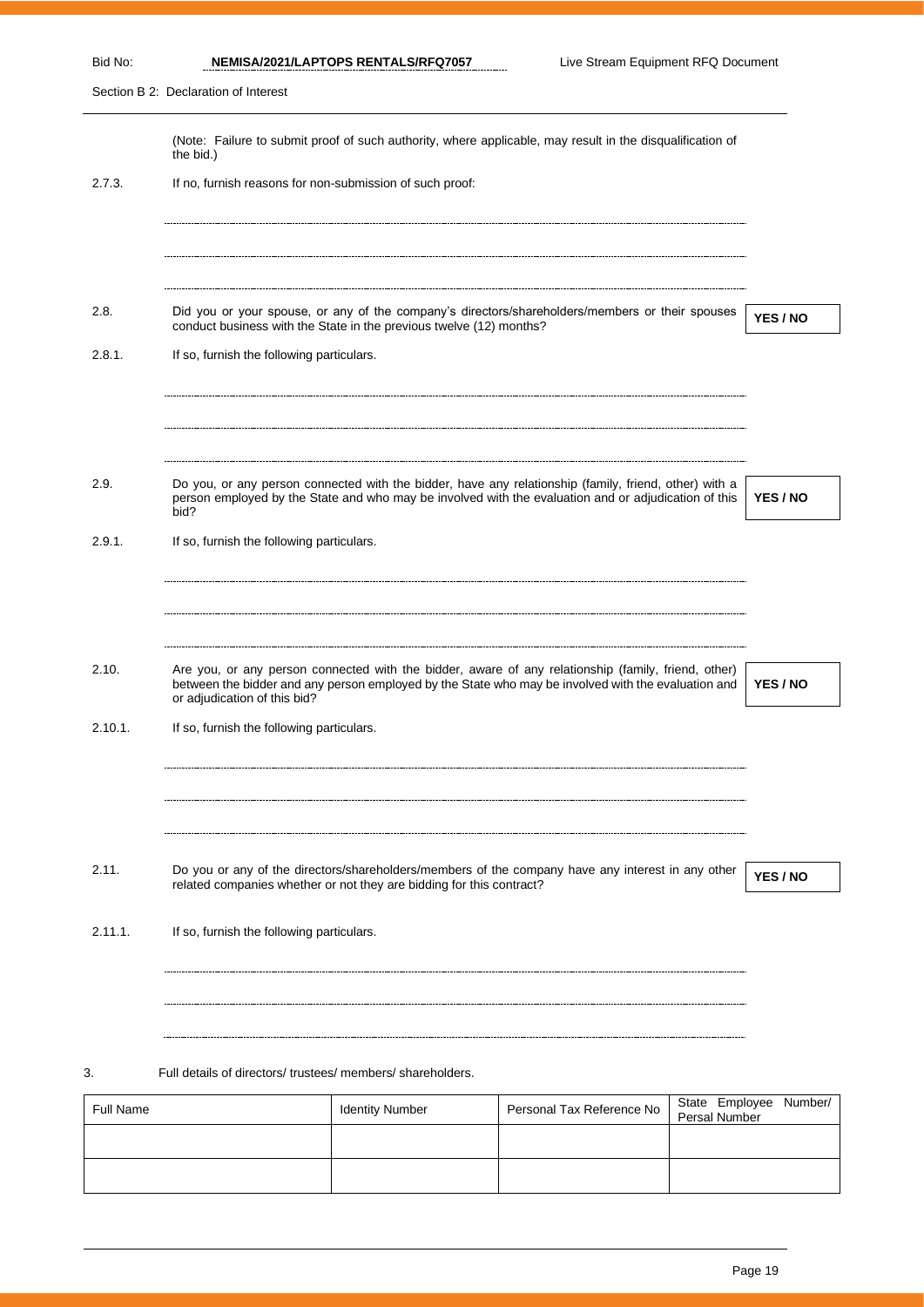Section B 2: Declaration of Interest

#### **DECLARATION**

I, THE UNDERSIGNED (NAME)

CERTIFY THAT THE INFORMATION FURNISHED IN PARAGRAPHS 2 AND 3 ABOVE IS CORRECT. I ACCEPT THAT THE STATE MAY REJECT THE BID OR ACT AGAINST ME IN TERMS OF PARAGRAPH 23 OF THE GENERAL CONDITIONS OF CONTRACT SHOULD THIS DECLARATION PROVE TO BE FALSE.

Signature Date Date

<u>Position</u> Mame of bidder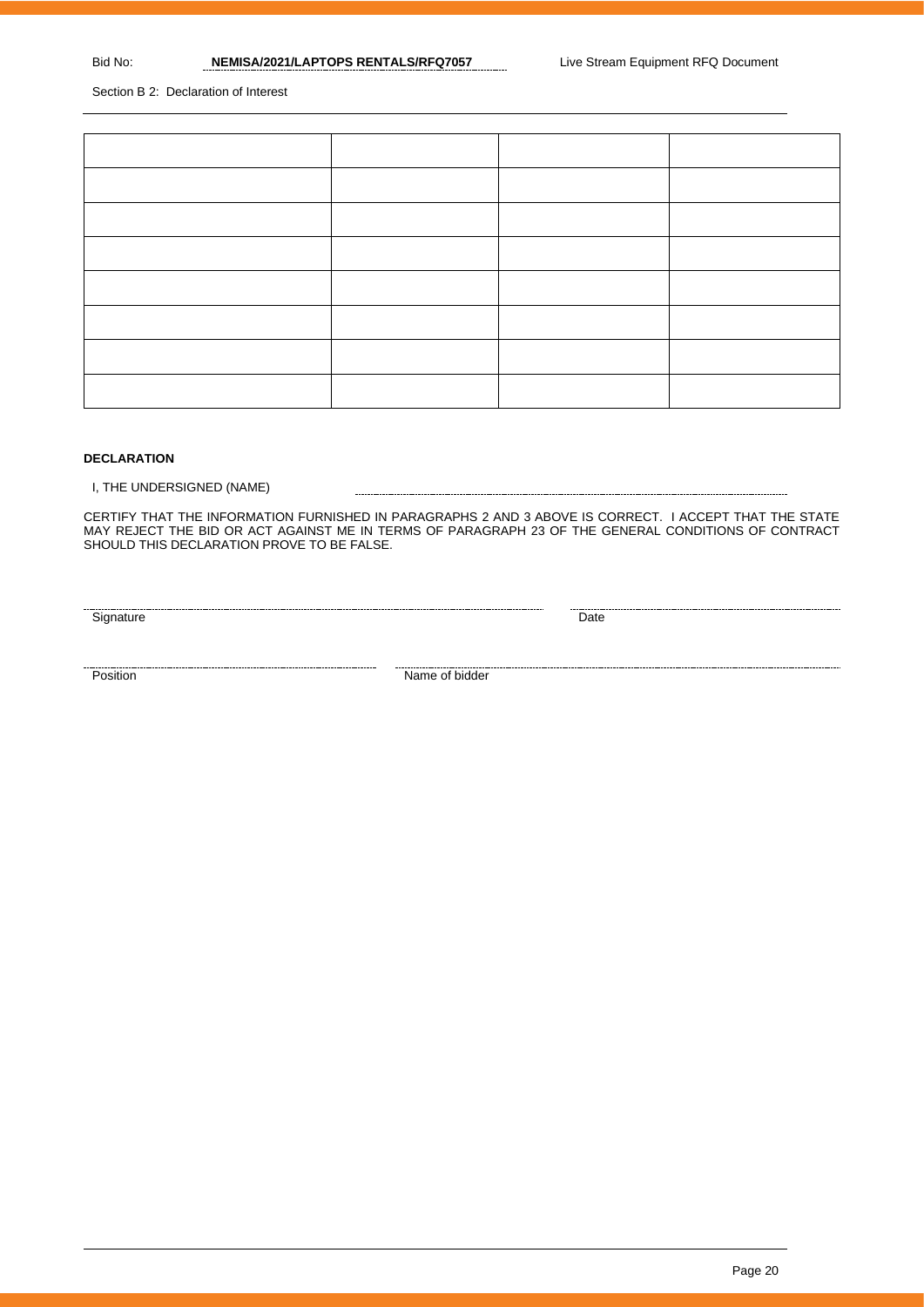#### Live Stream Equipment RFQ Document

Bid No: **NEMISA/2021/LAPTOPS RENTALS/RFQ7057**

Section B 3: Declaration of bidder's past SCM practices

## **DECLARATION OF BIDDER'S PAST SUPPLY CHAIN MANAGEMENT PRACTICES**

#### **Return as Part 4**

- 1 This declaration will be used by institutions to ensure that when goods and services are being procured, all reasonable steps are taken to combat the abuse of the supply chain management system.
- 2 The bid of any bidder may be disregarded if that bidder, or any of its directors have:
	- a. abused the NEMISA's supply chain management system;
	- b. committed fraud or any other improper conduct in relation to such system; or
	- c. failed to perform on any previous contract.

3 In order to give effect to the above, the following questionnaire must be completed and submitted with the bid.

| <b>Item</b> | Question                                                                                                                                                                                                                                              | Yes      | <b>No</b>           |
|-------------|-------------------------------------------------------------------------------------------------------------------------------------------------------------------------------------------------------------------------------------------------------|----------|---------------------|
| 3.1         | Is the bidder or any of its directors listed on the National Treasury's database of Restricted Suppliers<br>as companies or persons prohibited from doing business with the public sector?                                                            | Yes<br>п | <b>No</b><br>п      |
|             | (Companies or persons who are listed on this database were informed in writing of this<br>restriction by the Accounting Officer/ authority of the institution that imposed the restriction<br>after the <i>audi alteram partem</i> rule was applied). |          |                     |
|             | The database of Restricted Suppliers now resides on the National Treasury's website<br>(www.reatury.gov.za) and can be accessed by clicking on its link at the bottom of the<br>homepage.                                                             |          |                     |
| 3.1.1       | If so, furnish particulars:                                                                                                                                                                                                                           |          |                     |
| 3.2         | Is the bidder or any of its directors listed on the Register for Tender Defaulters in terms of section 29<br>of the Prevention and Combating of Corrupt Activities Act (No 12 of 2004)?                                                               | Yes<br>п | N <sub>0</sub><br>п |
|             | The Register for Tender Defaulters can be accessed on the National Treasury's website,<br>(www.treasury.gov.za) by clicking on its link at the bottom of the homepage.                                                                                |          |                     |
| 3.2.1       | If so, furnish particulars:                                                                                                                                                                                                                           |          |                     |
| 3.3         | Was the bidder or any of its directors convicted by a court of law (including a court outside of the<br>Republic of South Africa) for fraud or corruption during the past five years?                                                                 | Yes<br>п | No.<br>п            |
| 3.3.1       | If so, furnish particulars:                                                                                                                                                                                                                           |          |                     |
| 3.4         | Was any contract between the bidder and any organ of state terminated during the past five years on<br>account of failure to perform on or comply with the contract?                                                                                  | Yes<br>п | <b>No</b><br>п      |
| 3.4.1       | If so, furnish particulars:                                                                                                                                                                                                                           |          |                     |

#### **CERTIFICATION**

I, THE UNDERSIGNED (FULL NAME) …………………………………………………………………………………………. CERTIFY THAT THE INFORMATION FURNISHED ON THIS DECLARATION FORM IS TRUE AND CORRECT.

I ACCEPT THAT, IN ADDITION TO CANCELLATION OF A CONTRACT, ACTION MAY BE TAKEN AGAINST ME SHOULD THIS DECLARATION PROVE TO BE FALSE.

Signature Date

names and the state of Bidder and Science of Bidder Position and Science of Bidder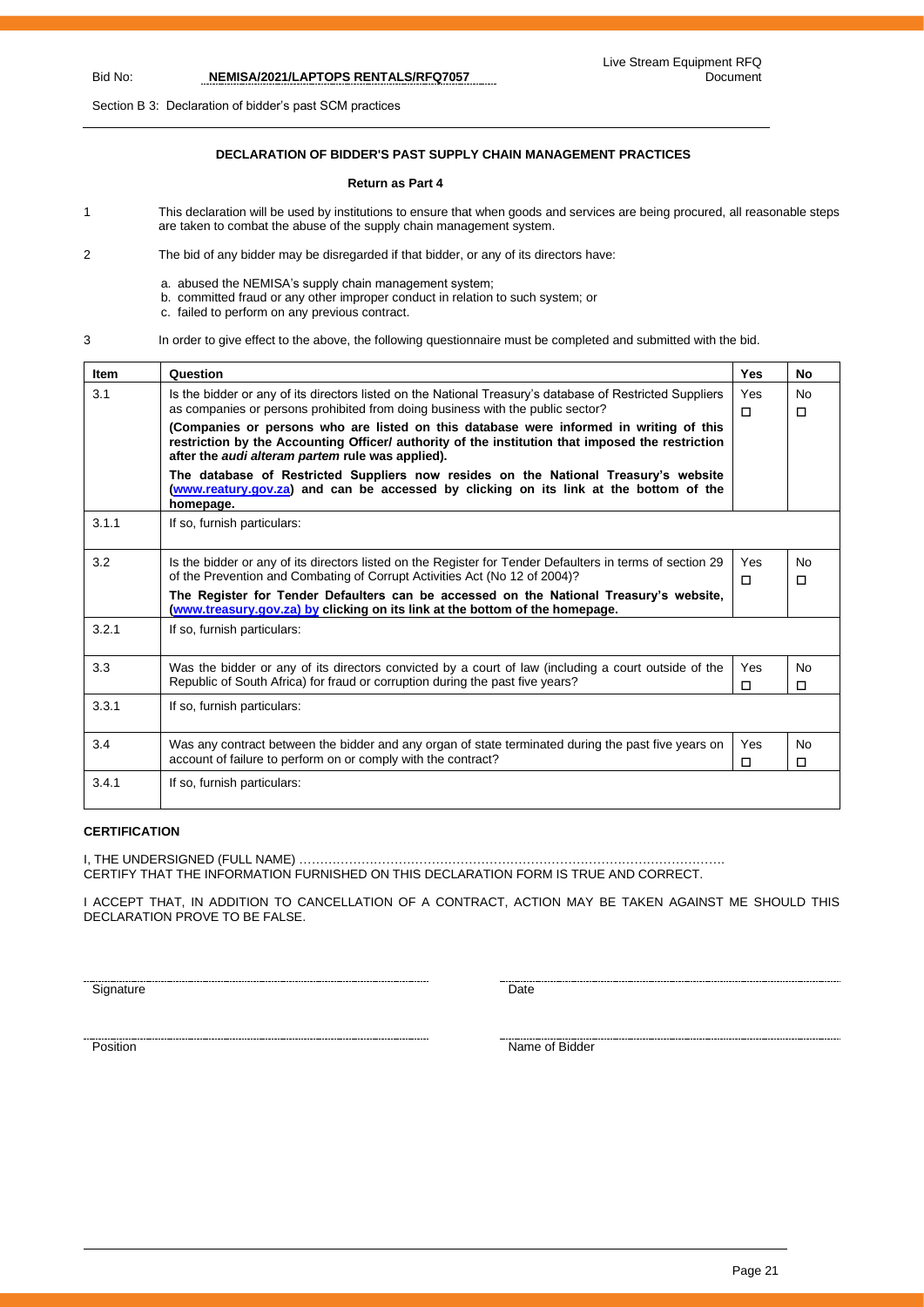Section B 4: Certificate of Independent Bid Determination

#### **CERTIFICATE OF INDEPENDENT BID DETERMINATION Return as Part 5**

I, the undersigned, in submitting the accompanying bid:

|                              | NEMISA/2021/LAPTOPS RENTALS/RFQ7057 - RENTAL OF 135 LAPTOPS WITH INSURANCE FOR THE YARONA PROJECT<br>ROLLOUT IN THREE PROVINCES (LIMPOPO, NORTH WEST, EASTERN CAPE) FOR A PERIOD OF 6 MONTHS.                                                                                                                                                                                                           |  |  |
|------------------------------|---------------------------------------------------------------------------------------------------------------------------------------------------------------------------------------------------------------------------------------------------------------------------------------------------------------------------------------------------------------------------------------------------------|--|--|
| (Bid Number and Description) | in response to the invitation for the bid made by:                                                                                                                                                                                                                                                                                                                                                      |  |  |
| <b>NEMISA</b>                |                                                                                                                                                                                                                                                                                                                                                                                                         |  |  |
| (Name of Institution)        |                                                                                                                                                                                                                                                                                                                                                                                                         |  |  |
|                              | do hereby make the following statements that I certify to be true and complete in every respect:                                                                                                                                                                                                                                                                                                        |  |  |
|                              | I certify, on behalf of:<br>that:<br>(Name of Bidder)                                                                                                                                                                                                                                                                                                                                                   |  |  |
| 1.                           | I have read and I understand the contents of this Certificate;                                                                                                                                                                                                                                                                                                                                          |  |  |
| 2.                           | I understand that the accompanying bid will be disqualified if this Certificate is found not to be true and complete in every<br>respect;                                                                                                                                                                                                                                                               |  |  |
| 3.                           | I am authorized by the bidder to sign this Certificate, and to submit the accompanying bid, on behalf of the bidder;                                                                                                                                                                                                                                                                                    |  |  |
| 4.                           | Each person whose signature appears on the accompanying bid has been authorized by the bidder to determine the terms<br>of, and to sign the bid, on behalf of the bidder;                                                                                                                                                                                                                               |  |  |
| 5.                           | For the purposes of this Certificate and the accompanying bid, I understand that the word "competitor" shall include any<br>individual or organization, other than the bidder, whether or not affiliated with the bidder, who:                                                                                                                                                                          |  |  |
|                              | has been requested to submit a bid in response to this bid invitation;<br>□<br>α.<br>could potentially submit a bid in response to this bid invitation, based on their qualifications, abilities or experience;<br>and<br>provides the same goods and services as the bidder and/or is in the same line of business as the bidder<br>□                                                                  |  |  |
| 6.                           | The bidder has arrived at the accompanying bid independently from, and without consultation, communication, agreement<br>or arrangement with any competitor. However communication between partners in a joint venture or consortium <sup>4</sup> will not be<br>construed as collusive bidding.                                                                                                        |  |  |
| 7.                           | In particular, without limiting the generality of paragraphs 6 above, there has been no consultation, communication,<br>agreement or arrangement with any competitor regarding:                                                                                                                                                                                                                         |  |  |
|                              | ο.<br>prices:<br>geographical area where product or service will be rendered (market allocation)<br>0<br>methods, factors or formulas used to calculate prices;<br>ο.<br>the intention or decision to submit or not to submit, a bid;<br>0<br>σ<br>the submission of a bid which does not meet the specifications and conditions of the bid; or<br>bidding with the intention not to win the bid.<br>Π. |  |  |
| 8.                           | In addition, there have been no consultations, communications, agreements or arrangements with any competitor regarding<br>the quality, quantity, specifications and conditions or delivery particulars of the products or services to which this bid<br>invitation relates.                                                                                                                            |  |  |
| 9.                           | The terms of the accompanying bid have not been, and will not be, disclosed by the bidder, directly or indirectly, to any<br>competitor, prior to the date and time of the official bid opening or of the awarding of the contract.                                                                                                                                                                     |  |  |

<sup>&</sup>lt;sup>4</sup> Joint venture or Consortium means an association of persons for the purpose of combining their expertise, property, capital, efforts, skill and knowledge in an activity for the execution of a contract.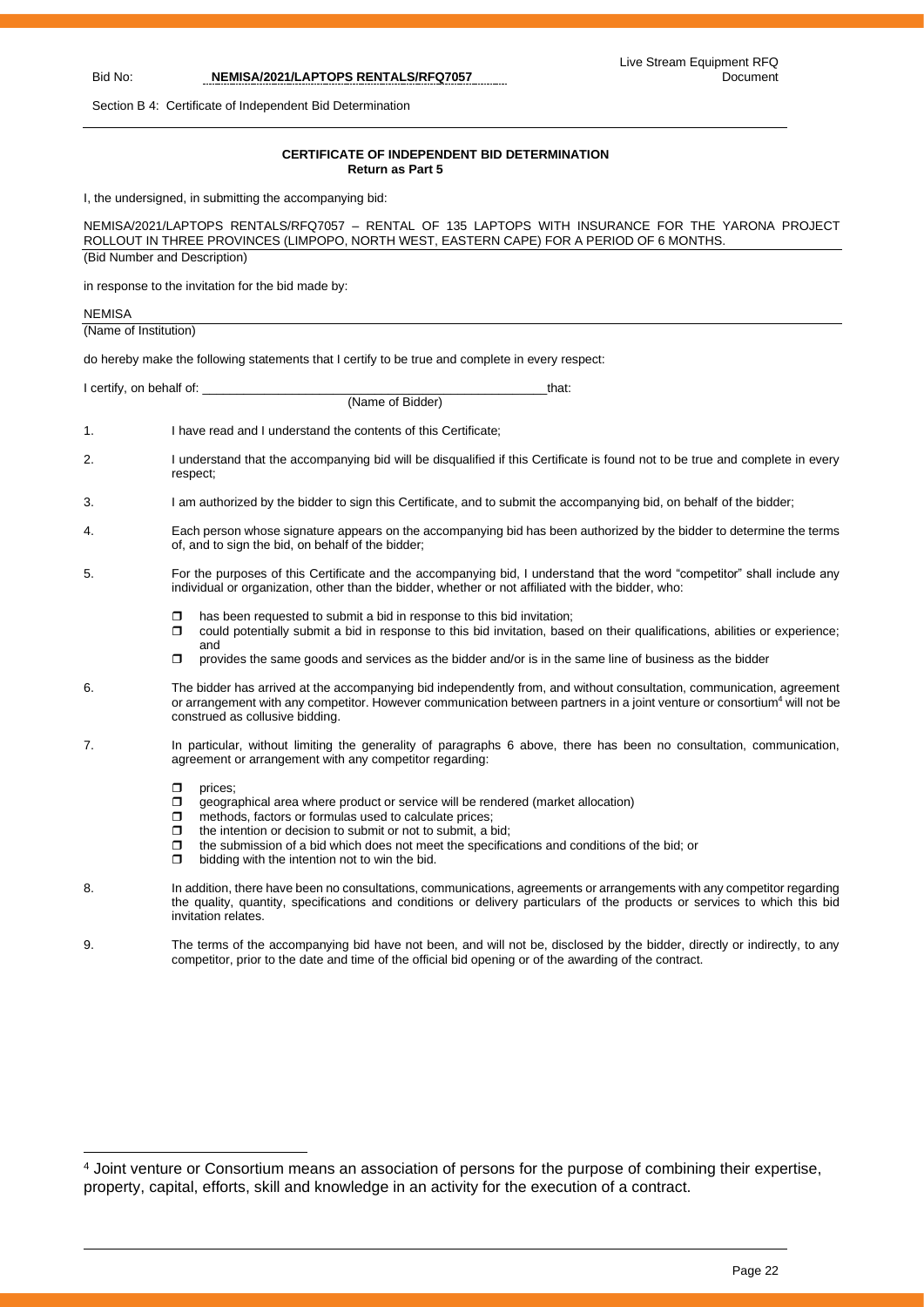Section B 4: Certificate of Independent Bid Determination

10. I am aware that, in addition and without prejudice to any other remedy provided to combat any restrictive practices related to bids and contracts, bids that are suspicious will be reported to the Competition Commission for investigation and possible imposition of administrative penalties in terms of section 59 of the Competition Act No 89 of 1998 and or may be reported to the National Prosecuting Authority (NPA) for criminal investigation and or may be restricted from conducting business with the public sector for a period not exceeding ten (10) years in terms of the Prevention and Combating of Corrupt Activities Act No 12 of 2004 or any other applicable legislation.

11.

………………………………………………… ………………………………… Signature Date

…………………………………………………. ………………………………… Position Name of Bidder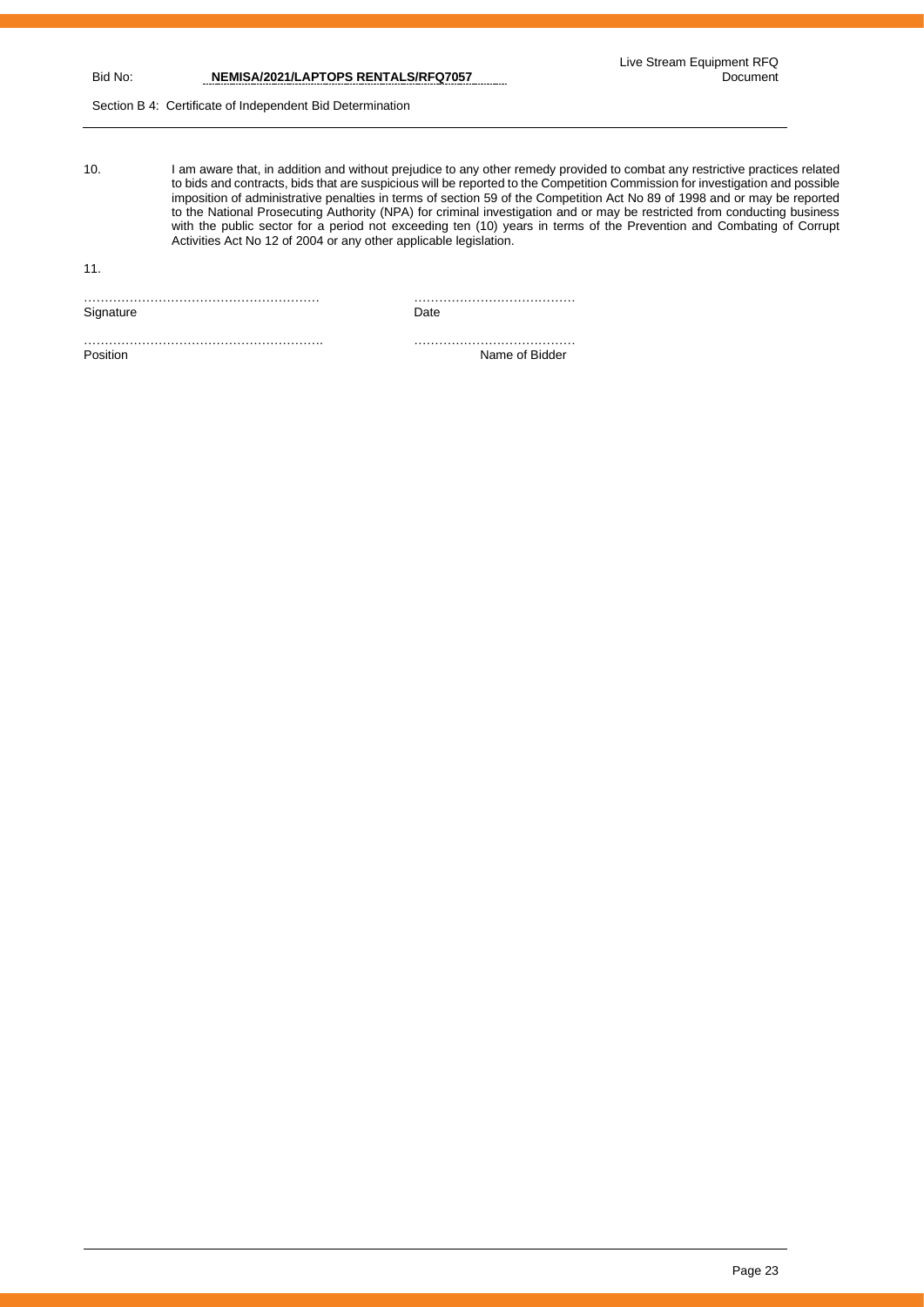Section B 5: Preference Points Claim Form ito the Preferential Procurement Regulations 2011

#### **PREFERENCE POINTS CLAIM FORM IN TERMS OF THE PREFERENTIAL PROCUREMENT REGULATIONS 2017**

#### **Return as Part 6**

**NB: BEFORE COMPLETING THIS FORM, BIDDERS MUST STUDY THE GENERAL CONDITIONS, DEFINITIONS AND DIRECTIVES APPLICABLE IN RESPECT OF B-BBEE, AS PRESCRIBED IN THE PREFERENTIAL PROCUREMENT REGULATIONS, 2017.** 

#### **1. GENERAL CONDITIONS**

- 1.1 The following preference point systems are applicable to all bids:
	- the 80/20 system for requirements with a Rand value of up to R50 000 000 (all applicable taxes included); and
	- the 90/10 system for requirements with a Rand value above R50 000 000 (all applicable taxes included).
- 1.2 The value of this bid is estimated to not exceed R50 000 000 (all applicable taxes included) and therefore the 80/20 preference point system shall be applicable;
- 1.3 Points for this bid shall be awarded for:
	- (a) Price; and
	- (b) B-BBEE Status Level of Contributor.
- 1.4 The maximum points for this bid are allocated as follows:

|                                                   | <b>POINTS</b> |
|---------------------------------------------------|---------------|
| <b>PRICE</b>                                      | -80           |
| <b>B-BBEE Status Level of Contributor</b>         | -20           |
| Total points for Price and B-BBEE must not exceed | 100           |

1.5 Failure on the part of a bidder to submit proof of B-BBEE Status level of contributor together with the bid, will be interpreted to mean that preference points for B-BBEE status level of contribution are not claimed.

1.6 The purchaser reserves the right to require of a bidder, either before a bid is adjudicated or at any time subsequently, to substantiate any claim in regard to preferences, in any manner required by the purchaser.

#### **2. DEFINITIONS**

- (a) **"B-BBEE"** means broad-based black economic empowerment as defined in section 1 of the Broad-Based Black Economic Empowerment Act;
- (b) "**B-BBEE status level of contributor"** means the B-BBEE status of an entity in terms of a code of good practice on black economic empowerment, issued in terms of section 9(1) of the Broad-Based Black Economic Empowerment Act; (c) **"bid"** means a written offer in a prescribed or stipulated form in response to an invitation by an organ of state for the
- provision of goods or services, through price quotations, advertised competitive bidding processes or proposals; (d) **"Broad-Based Black Economic Empowerment Act"** means the Broad-Based Black Economic Empowerment Act,
- 2003 (Act No. 53 of 2003); (e) **"EME"** means an Exempted Micro Enterprise in terms of a code of good practice on black economic empowerment
- issued in terms of section 9 (1) of the Broad-Based Black Economic Empowerment Act; (f) **"functionality"** means the ability of a tenderer to provide goods or services in accordance with specifications as set out in the tender documents.
- (g) **"prices"** includes all applicable taxes less all unconditional discounts;
- 
- (h) **"proof of B-BBEE status level of contributor"** means:<br>1) B-BBEE Status level certificate issued by an auth B-BBEE Status level certificate issued by an authorized body or person;
	-
	- 2) A sworn affidavit as prescribed by the B-BBEE Codes of Good Practice;<br>3) Any other requirement prescribed in terms of the B-BBEE Act: Any other requirement prescribed in terms of the B-BBEE Act;
- (i) **"QSE"** means a qualifying small business enterprise in terms of a code of good practice on black economic empowerment issued in terms of section 9 (1) of the Broad-Based Black Economic Empowerment Act;
- *(j)* **"rand value"** means the total estimated value of a contract in Rand, calculated at the time of bid invitation, and includes all applicable taxes;

#### **3. POINTS AWARDED FOR PRICE**

#### **3.1 THE 80/20 OR 90/10 PREFERENCE POINT SYSTEMS**

A maximum of 80 or 90 points is allocated for price on the following basis:

**80/20 or 90/10**

$$
Ps = 80\left(1 - \frac{Pt - P \min}{P \min}\right) \qquad \text{or} \qquad \qquad Ps = 90\left(1 - \frac{Pt - P \min}{P \min}\right)
$$

**Where** 

 $\big)$ 

 $\left(1-\frac{Pt-P\min}{P}\right)$ 

 $90\left(1-\frac{Pt-P\min}{\sum_{i=1}^{n}H_i}\right)$ *P*

min

 $\setminus$  $= 90 \left( 1 - \frac{Pt - }{F} \right)$ 

 $P_s = 90 \left( 1 - \frac{Pt - P}{r} \right)$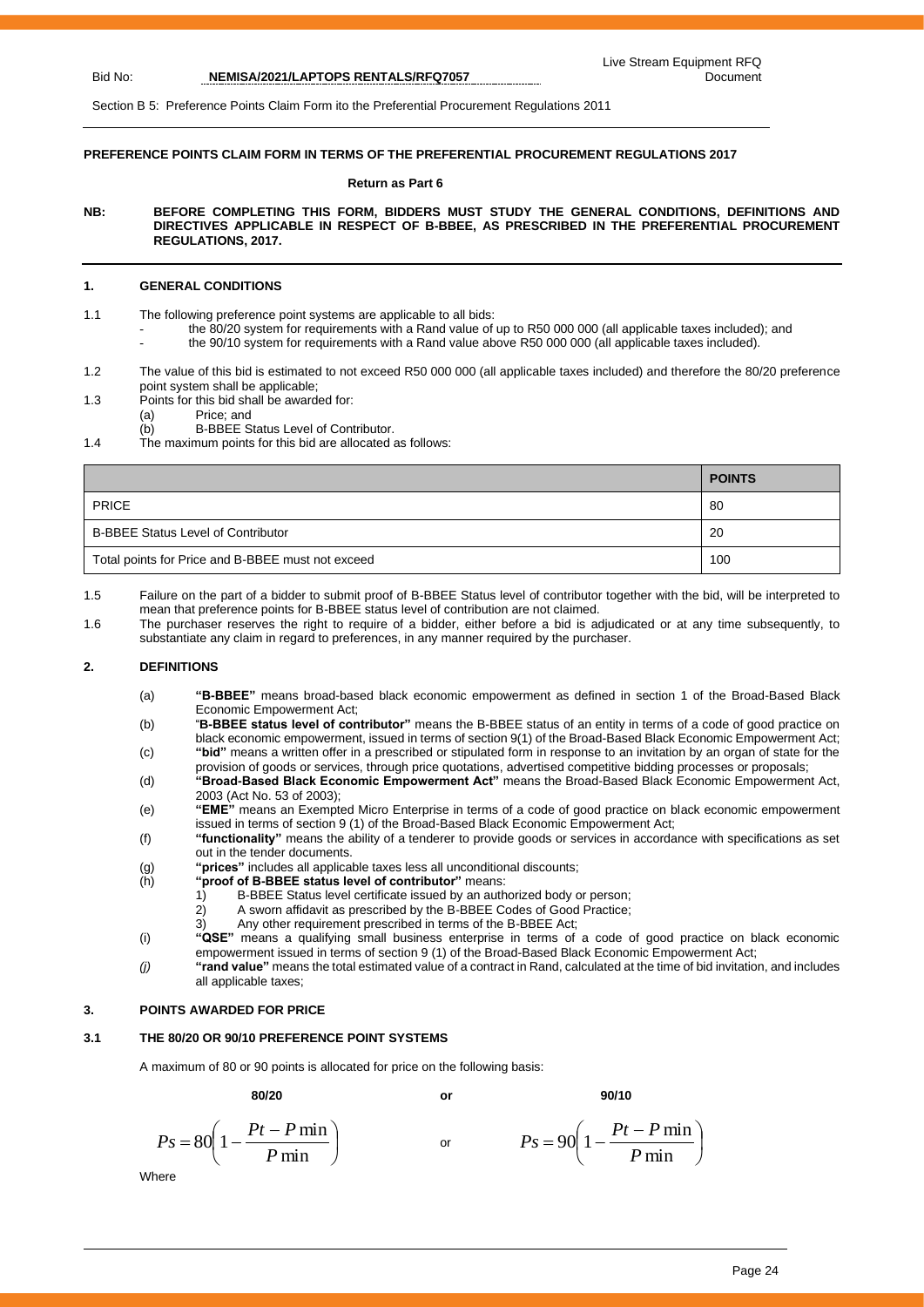Section B 5: Preference Points Claim Form ito the Preferential Procurement Regulations 2011

- Ps = Points scored for price of bid under consideration
- $Pt =$  Price of bid under consideration<br>Pmin  $=$  Price of lowest acceptable  $=$  Price of lowest acceptable bid

#### **4. POINTS AWARDED FOR B-BBEE STATUS LEVEL OF CONTRIBUTOR**

4.1 In terms of Regulation 6 (2) and 7 (2) of the Preferential Procurement Regulations, preference points must be awarded to a bidder for attaining the B-BBEE status level of contribution in accordance with the table below:

| <b>B-BBEE Status Level of Contributor</b> | <b>Number of points</b><br>(90/10 system) | <b>Number of points</b><br>(80/20 system) |
|-------------------------------------------|-------------------------------------------|-------------------------------------------|
|                                           |                                           | 20                                        |
|                                           |                                           | 18                                        |
|                                           |                                           |                                           |
|                                           |                                           |                                           |
|                                           |                                           |                                           |
|                                           |                                           |                                           |
|                                           |                                           |                                           |
|                                           |                                           |                                           |
| Non-compliant contributor                 |                                           |                                           |

#### **5. BID DECLARATION**

5.1 Bidders who claim points in respect of B-BBEE Status Level of Contribution must complete the following:

#### **6. B-BBEE STATUS LEVEL OF CONTRIBUTOR CLAIMED IN TERMS OF PARAGRAPHS 1.4 AND 4.1**

6.1 B-BBEE Status Level of Contributor: = ………….…… (maximum of 10 or 20 points) (Points claimed in respect of paragraph 6.1 must be in accordance with the table reflected in paragraph 4.1 and must be substantiated by relevant proof of B-BBEE status level of contributor.

#### **7. SUB-CONTRACTING**

7.1 Will any portion of the contract be sub-contracted?

**(***Tick applicable box***)**

| <b>YFS</b> |  | $\overline{M}$ |  |
|------------|--|----------------|--|
|------------|--|----------------|--|

#### 7.1.1 If yes, indicate:

- i) What percentage of the contract will be subcontracted? ..........................%
- ii) The name of the sub-contractor …………………..………….…………………….
- iii) The B-BBEE status level of the sub-contractor .................................…………..
- iv) Whether the sub-contractor is an EME or QSE

#### *(Tick applicable box***)**



v) Specify, by ticking the appropriate box, if subcontracting with an enterprise in terms of the Preferential Procurement Regulations,2017:

| Designated Group: An EME or QSE which is at last 51% owned by:    | <b>EME</b> | <b>QSE</b> |
|-------------------------------------------------------------------|------------|------------|
|                                                                   |            |            |
| <b>Black people</b>                                               |            |            |
| Black people who are youth                                        |            |            |
| Black people who are women                                        |            |            |
| Black people with disabilities                                    |            |            |
| Black people living in rural or underdeveloped areas or townships |            |            |
| Cooperative owned by black people                                 |            |            |
| Black people who are military veterans                            |            |            |
| OR                                                                |            |            |
| Any EME                                                           |            |            |
| Any QSE                                                           |            |            |
| <b>DECLARATION WITH REGARD TO COMPANY/ FIRM</b><br>8.             |            |            |

8.1 Name of company/firm: ….……………………………………………………………….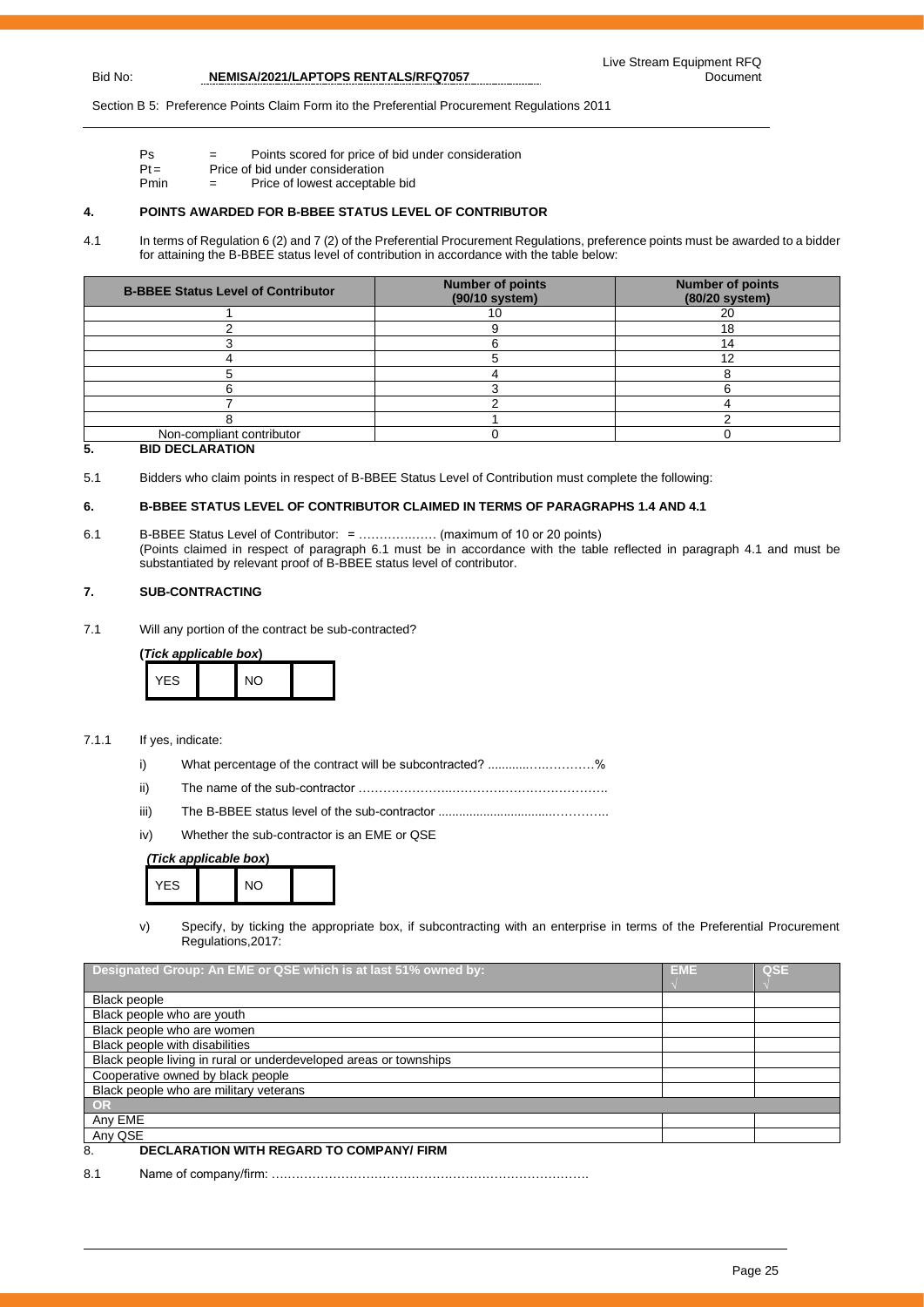#### Live Stream Equipment RFQ Document

Bid No: **NEMISA/2021/LAPTOPS RENTALS/RFQ7057**

Section B 5: Preference Points Claim Form ito the Preferential Procurement Regulations 2011

| 8.2 |                                                                                                                                                                                                                                             |
|-----|---------------------------------------------------------------------------------------------------------------------------------------------------------------------------------------------------------------------------------------------|
| 8.3 |                                                                                                                                                                                                                                             |
| 8.4 | <b>TYPE OF COMPANY/ FIRM</b>                                                                                                                                                                                                                |
|     | (Tick applicable box)                                                                                                                                                                                                                       |
|     | Partnership/ Joint Venture/ Consortium<br>П                                                                                                                                                                                                 |
|     | One person business/ sole propriety<br>П                                                                                                                                                                                                    |
|     | Close corporation<br>П                                                                                                                                                                                                                      |
|     | Company<br>П                                                                                                                                                                                                                                |
|     | (Pty) Limited<br>П                                                                                                                                                                                                                          |
| 8.5 | DESCRIBE PRINCIPAL BUSINESS ACTIVITIES                                                                                                                                                                                                      |
|     |                                                                                                                                                                                                                                             |
|     |                                                                                                                                                                                                                                             |
|     |                                                                                                                                                                                                                                             |
|     |                                                                                                                                                                                                                                             |
|     |                                                                                                                                                                                                                                             |
| 8.6 | <b>COMPANY CLASSIFICATION</b>                                                                                                                                                                                                               |
|     | (Tick applicable box)                                                                                                                                                                                                                       |
|     | Manufacturer<br>$\mathbf{L}$                                                                                                                                                                                                                |
|     | Supplier<br>$\mathbf{L}$                                                                                                                                                                                                                    |
|     | Professional service provider<br>$\Box$                                                                                                                                                                                                     |
|     | Other service providers, e.g. transporter, etc.<br>$\Box$                                                                                                                                                                                   |
| 8.7 | Total number of years the company/firm has been in business:                                                                                                                                                                                |
| 8.8 | I/ we, the undersigned, who is/ are duly authorised to do so on behalf of the company/firm, certify that the points claimed, based                                                                                                          |
|     | on the B-BBE status level of contributor indicated in paragraphs 1.4 and 6.1 of the foregoing certificate, qualifies the company/                                                                                                           |
|     | firm for the preference(s) shown and I/ we acknowledge that:                                                                                                                                                                                |
|     | The information furnished is true and correct:<br>i)                                                                                                                                                                                        |
|     | The preference points claimed are in accordance with the General Conditions as indicated in paragraph 1 of this form;<br>ii)                                                                                                                |
|     | In the event of a contract being awarded as a result of points claimed as shown in paragraphs 1.4 and 6.1, the contractor<br>iii)                                                                                                           |
|     | may be required to furnish documentary proof to the satisfaction of the purchaser that the claims are correct;<br>If the D. DDEE status land of contribution has been element on element on a framplant basic or one of the socialitions of |

iv) If the B-BBEE status level of contributor has been claimed or obtained on a fraudulent basis or any of the conditions of contract have not been fulfilled, the purchaser may, in addition to any other remedy it may have -

- (a) disqualify the person from the bidding process;<br>(b) recover costs, losses or damages it has incurre
- 
- $(b)$  recover costs, losses or damages it has incurred or suffered as a result of that person's conduct;<br>(c) cancel the contract and claim any damages which it has suffered as a result of having to make les cancel the contract and claim any damages which it has suffered as a result of having to make less favourable arrangements due to such cancellation;
- (d) recommend that the bidder or contractor, its shareholders and directors, or only the shareholders and directors who acted on a fraudulent basis, be restricted by the National Treasury from obtaining business from any organ of state for a period not exceeding 10 years, after the *audi alteram partem* (hear the other side) rule has been applied; and
- (e) forward the matter for criminal prosecution.

| ◠ | <b>WITNESSES</b> | .<br>SIGNATURE(S) OF BIDDERS(S)<br>DATE:<br>ADDRESS:<br>.<br>. |
|---|------------------|----------------------------------------------------------------|
|   |                  |                                                                |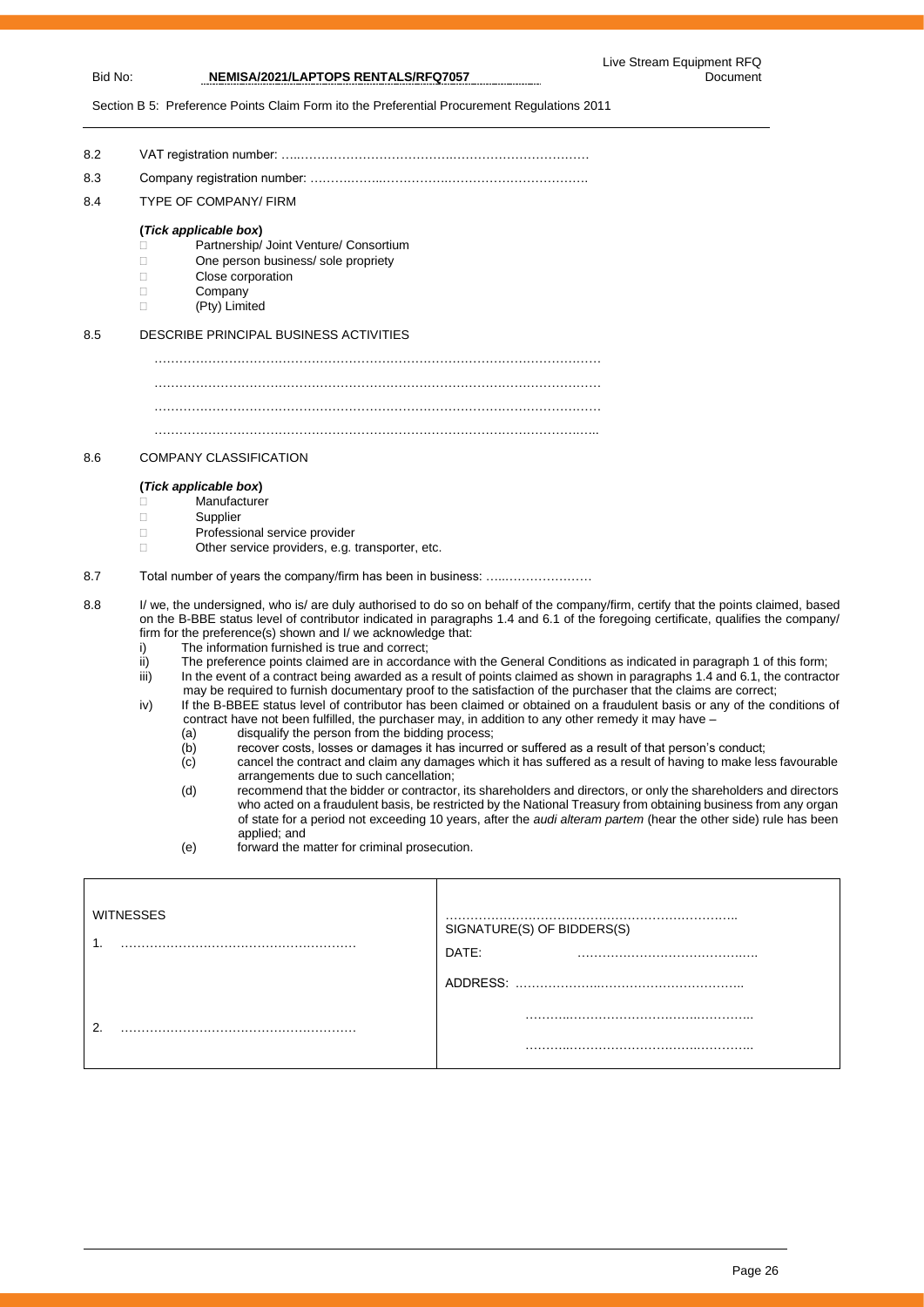j.

Bid No: **NEMISA/2021/LAPTOPS RENTALS/RFQ7057**

Section B 6: Invitation to Bid

#### **INVITATION TO BID Return as Part 7**

#### **YOU ARE HEREBY INVITED TO BID FOR REQUIREMENT OF NEMISA**

| NEMISA/2021/LAPTOPS<br><b>CLOSING</b><br>25 August   CLOSING<br>Wednesdav<br><b>BID NO</b><br>11:00<br>RENTALS/RFQ7057<br><b>DATE</b><br><b>TIME</b><br>2021   |  |  |  |  |  |
|----------------------------------------------------------------------------------------------------------------------------------------------------------------|--|--|--|--|--|
| RENTAL OF 135 LAPTOPS WITH INSURANCE FOR THE YARONA PROJECT ROLLOUT IN THREE PROVINCES (LIMPOPO,<br><b>NORTH WEST, EASTERN CAPE) FOR A PERIOD OF 6 MONTHS.</b> |  |  |  |  |  |

#### **All Bidders must furnish the following particulars and include it in their submission (Failure to do so may result in your bid being disqualified)**

| Name of Bidder:                                                                                                                                                                                                 |                                                                                                                                                                                         |                                                                                                                                                                                                                                                                                                |
|-----------------------------------------------------------------------------------------------------------------------------------------------------------------------------------------------------------------|-----------------------------------------------------------------------------------------------------------------------------------------------------------------------------------------|------------------------------------------------------------------------------------------------------------------------------------------------------------------------------------------------------------------------------------------------------------------------------------------------|
| Postal address:                                                                                                                                                                                                 |                                                                                                                                                                                         |                                                                                                                                                                                                                                                                                                |
| Street address:                                                                                                                                                                                                 |                                                                                                                                                                                         |                                                                                                                                                                                                                                                                                                |
|                                                                                                                                                                                                                 |                                                                                                                                                                                         |                                                                                                                                                                                                                                                                                                |
| Telephone number:                                                                                                                                                                                               | Code                                                                                                                                                                                    | Number                                                                                                                                                                                                                                                                                         |
| Cellular number:                                                                                                                                                                                                |                                                                                                                                                                                         |                                                                                                                                                                                                                                                                                                |
| Facsimile number:                                                                                                                                                                                               | Code                                                                                                                                                                                    | Number                                                                                                                                                                                                                                                                                         |
| e-Mail address:                                                                                                                                                                                                 |                                                                                                                                                                                         |                                                                                                                                                                                                                                                                                                |
| VAT Registration No:                                                                                                                                                                                            |                                                                                                                                                                                         |                                                                                                                                                                                                                                                                                                |
|                                                                                                                                                                                                                 | TAX COMPLIANCE REQUIREMENTS (Tick applicable box)                                                                                                                                       |                                                                                                                                                                                                                                                                                                |
| <b>Printed TCS</b>                                                                                                                                                                                              | <b>SARS PIN</b>                                                                                                                                                                         | CSD <sub>No</sub>                                                                                                                                                                                                                                                                              |
| (Tick applicable box)<br><b>B-BBEE Status Level Verification Certificate</b><br>A registered Auditor?<br>preference points for B-BBEE<br><b>Contact details of Bidder's representative:</b><br>Name and Surname | <b>PROOF OF B-BBEE STATUS LEVEL SUBMITTED?</b><br>WHO WAS THE CERTIFICATE ISSUED BY? (Tick applicable box)<br>An Accounting Officer as contemplated in the Close Corporation Act (CCA)? | <b>YES</b><br><b>NO</b><br><b>B-BBEE Status Level Sworn Affidavit</b><br>A verification Agency accredited by the South African National Accreditation System (SANAS)?<br>NOTE: A B-BBEE Status Level Certificate/ Sworn Affidavit (For EMEs or QSEs) must be submitted in order to qualify for |
| Telephone number:                                                                                                                                                                                               | Code                                                                                                                                                                                    | Number                                                                                                                                                                                                                                                                                         |
| Cellular number:                                                                                                                                                                                                |                                                                                                                                                                                         |                                                                                                                                                                                                                                                                                                |
| Facsimile number:                                                                                                                                                                                               | Code                                                                                                                                                                                    | Number                                                                                                                                                                                                                                                                                         |
| e-Mail address:                                                                                                                                                                                                 |                                                                                                                                                                                         |                                                                                                                                                                                                                                                                                                |
| Confirmation                                                                                                                                                                                                    |                                                                                                                                                                                         |                                                                                                                                                                                                                                                                                                |

Are you the accredited representative in South Africa for the services offered by you? **YES / NO**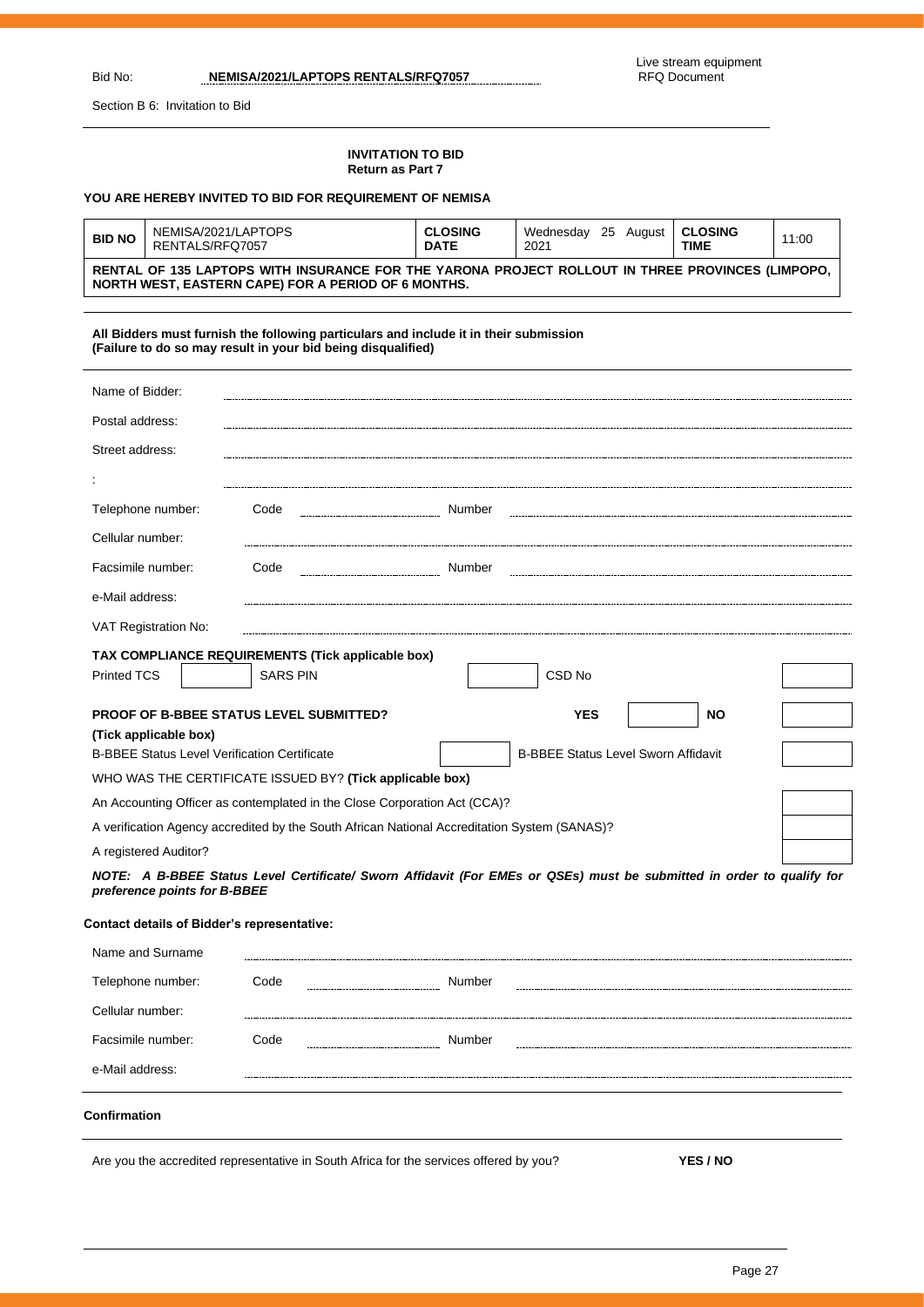Section B 6: Invitation to Bid

### **Declaration**

I/ We have examined the information provided in your bid documents and offer to undertake the work prescribed in accordance with the requirements as set out in the bid document. The prices quoted in this bid are valid for the stipulated period. I/ We confirm the availability of the proposed team members. I/ We confirm that this bid will remain binding upon us and may be accepted by you at any time before the expiry date.

| <b>Signature of Bidder:</b>                   |          |
|-----------------------------------------------|----------|
| Date:                                         |          |
| Are you duly authorised to commit the Bidder? | YES / NO |
| Capacity under which this bid is signed       |          |
| TOTAL BID PRICE (INCLUSIVE OF VAT)            | R        |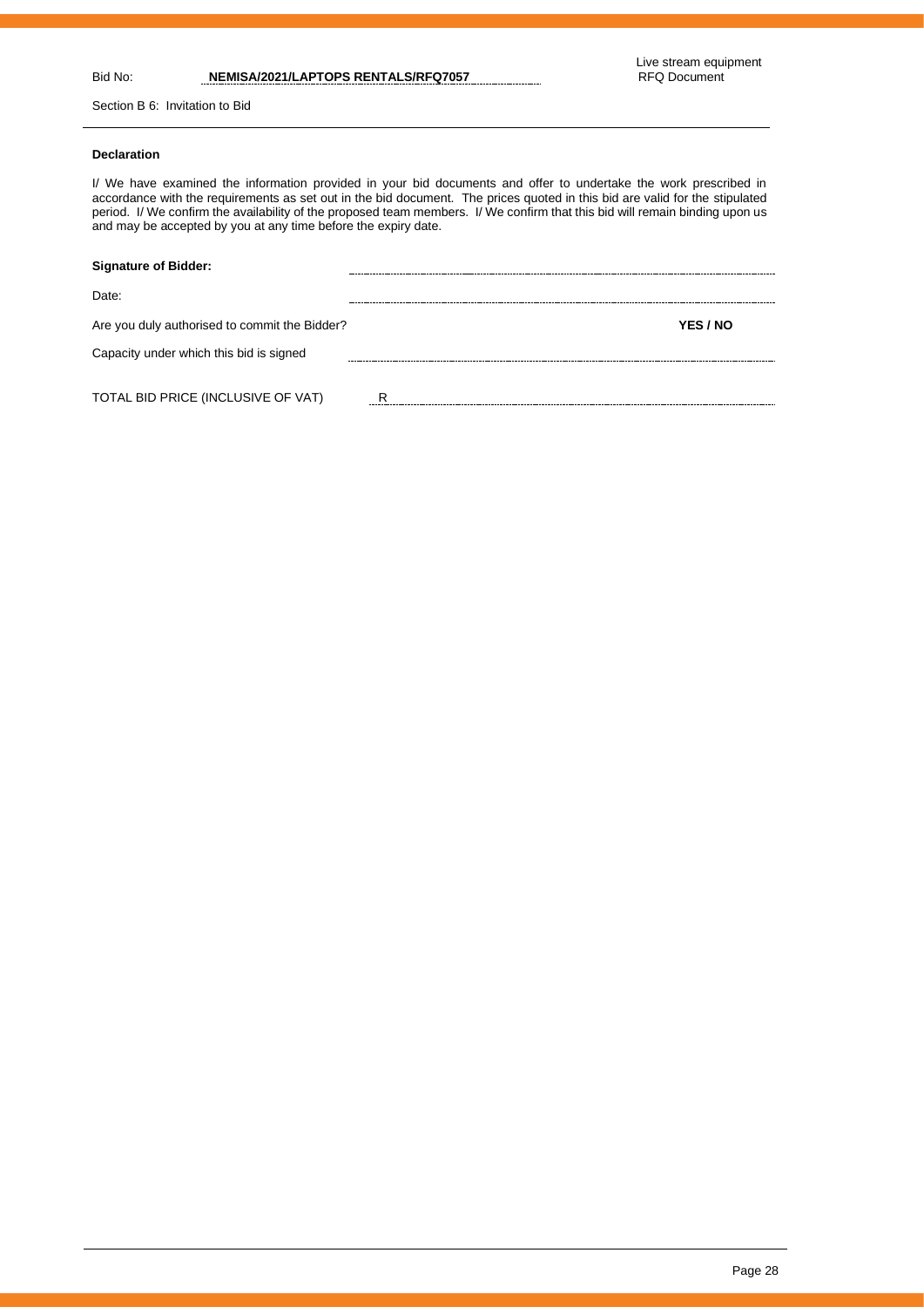Section B 8: Specifications

#### **PRICING SCHEDULE**

#### **Return as Part 8**

| <b>NAME</b>    | ΟF                                                         |
|----------------|------------------------------------------------------------|
| <b>BIDDER:</b> |                                                            |
|                | OFFER TO BE VALID FOR 90 DAYS FROM THE CLOSING DATE OF BID |

| <b>No</b>                        | <b>Description</b>                                                                                                                                                                                                                                                                                                                                                                                                                                                      | Unit | Qty | Rate<br><b>ZAR</b><br>(Excl VAT) | Total<br><b>ZAR</b><br>(Excl. VAT) |  |  |
|----------------------------------|-------------------------------------------------------------------------------------------------------------------------------------------------------------------------------------------------------------------------------------------------------------------------------------------------------------------------------------------------------------------------------------------------------------------------------------------------------------------------|------|-----|----------------------------------|------------------------------------|--|--|
| 1                                | Operating system: Windows 10 Pro<br>Processor family: 6th Gen Intel® Core™<br>i5 Processor<br>Memory: 8 GB RAM<br><b>Optical drive: Not required</b><br>Internal Storage: 250 GB PCIe® SSD<br>Display: 39.8 cm (15.6") diagonal FHD<br>Display<br>Graphics (integrated): Intel® integrated<br>Graphics<br>Camera: HD IR webcam<br>Wireless: Integrated Intel® Wi-Fi<br>Battery type: Long Life 3-cell, 56 Wh Li-<br>ion<br>Energy efficiency: ENERGY STAR®<br>certified |      | 135 |                                  |                                    |  |  |
| <b>Sub Total (Excluding VAT)</b> |                                                                                                                                                                                                                                                                                                                                                                                                                                                                         |      |     |                                  |                                    |  |  |
|                                  | Value Added Tax (VAT) @ 15%<br>Total (Including VAT) (Carried forward to Invitation to Bid)                                                                                                                                                                                                                                                                                                                                                                             |      |     |                                  |                                    |  |  |
|                                  | SPECIFICATIONS FOR RENTAL OF 135 LAPTOPS WITH INSURANCE FOR THE YARONA PROJECT ROLLOUT IN                                                                                                                                                                                                                                                                                                                                                                               |      |     |                                  |                                    |  |  |

**SPECIFICATIONS FOR RENTAL OF 135 LAPTOPS WITH INSURANCE FOR THE YARONA PROJECT ROLLOUT IN THREE PROVINCES (LIMPOPO, NORTH WEST, EASTERN CAPE) FOR A PERIOD OF 6 MONTHS.** 

**Return as Part 9**